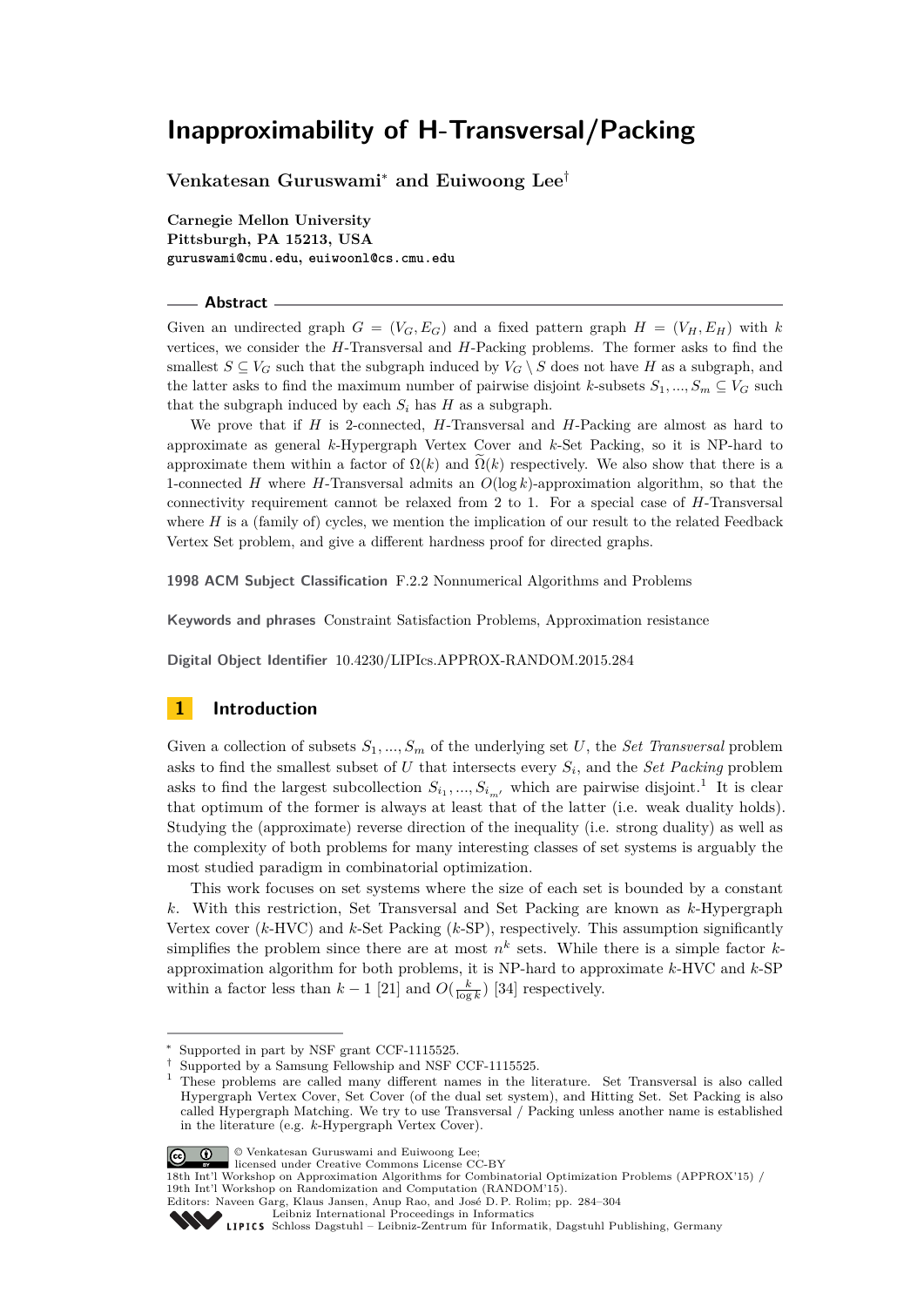Given a large graph  $G = (V_G, E_G)$  and a fixed graph  $H = (V_H, E_H)$  with *k* vertices, one of the natural attempts to further restrict set systems is to set  $U = V_G$ , and take the collection of subsets to be all *copies* of *H* in *G* (formally defined in the next subsection). This natural representation in graphs often results in a deeper understanding of the underlying structure and better algorithms, with Maximum Matching  $(H = K_2)$  being the most well-known example. Kirkpatrick and Hell [\[39\]](#page-15-1) proved that Maximum Matching is essentially the only case where *H*-Packing can be solved exactly in polynomial time – unless *H* is the union of isolated vertices and edges, it is NP-hard to decide whether  $V_G$  can be partitioned into *k*-subsets each inducing a subgraph containing *H*. A similar characterization for the edge version (i.e.  $U = E_G$ ) was obtained much later by Dor and Tarsi [\[22\]](#page-14-1).

We extend these results by studying the approximability of *H*-Transversal and *H*-Packing. We use the term *strong inapproximability* to denote NP-hardness of approximation within a factor  $\Omega(k/polylog(k))$ . We give a simple sufficient condition that implies strong inapproximability – if *H* is 2-vertex connected, *H*-Transversal and *H*-Packing are almost as hard to approximate as *k*-HVC and *k*-SP. We also show that there is a 1-connected *H* where *H*-Transversal admits an  $O(\log k)$ -approximation algorithm, so 1-connectivity is not sufficient for strong inapproximability for *H*-Transversal. It is an interesting open problem whether 1-connectivity is enough to imply strong inapproximability of *H*-Packing, or there is a class of connected graphs where *H*-Packing admits a significantly nontrivial approximation algorithm (e.g. factor  $k^{\epsilon}$  for some  $\epsilon < 1$ ).

Our results give an unified answer to questions left open in many independent works studying a special case where *H* is a cycle or clique, and raises some new open questions. In the subsequent subsections, we state our main results, review related work, and state potential future directions.

# **1.1 Problems and Our Results**

Given an undirected graphs  $G = (V_G, E_G)$  and  $H = (V_H, E_H)$  with  $|V_H| = k$ , we define the following problems.

- $\blacksquare$  *H*-Transversal asks to find the smallest  $F \subseteq V_G$  such that the subgraph of *G* induced by  $V_G \setminus F$  does not have *H* as a subgraph.
- *H*-Packing asks to find the maximum number of pairwise disjoint *k*-subsets of  $S_1, ..., S_m$ of  $V_G$  such that the subgraph induced by each  $S_i$  has  $H$  as a subgraph.

Our main result states that 2-connectivity of *H* is sufficient to make *H*-Transversal and *H*-Packing hard to approximate.

<span id="page-1-0"></span>I **Theorem 1.** *If H is a 2-vertex connected with k vertices, unless* NP ⊆ BPP*, no polynomial time algorithm approximates H-Transversal within a factor better than k* − 1*, and H-Packing within a factor better than*  $\Omega(\frac{k}{\log^7 k})$ *.* 

Let *k*-Star denote  $K_{1,k-1}$ , the complete bipartite graph with 1 and  $k-1$  vertices on each side. The following theorem shows that *k*-Star Transversal admits a good approximation algorithm, so the assumption of 2-connectedness in Theorem [1](#page-1-0) is required for strong inapproximability of *H*-Transversal.

<span id="page-1-1"></span> $\triangleright$  **Theorem 2.** *k*-Star Transversal can be approximated within a factor of  $O(\log k)$  in poly*nomial time.*

This algorithmic result matches Ω(log *k*)-hardness of *k*-Star Transversal via a simple reduction from Minimum Dominating Set on degree-*k* graphs [\[16\]](#page-14-2). This problem has the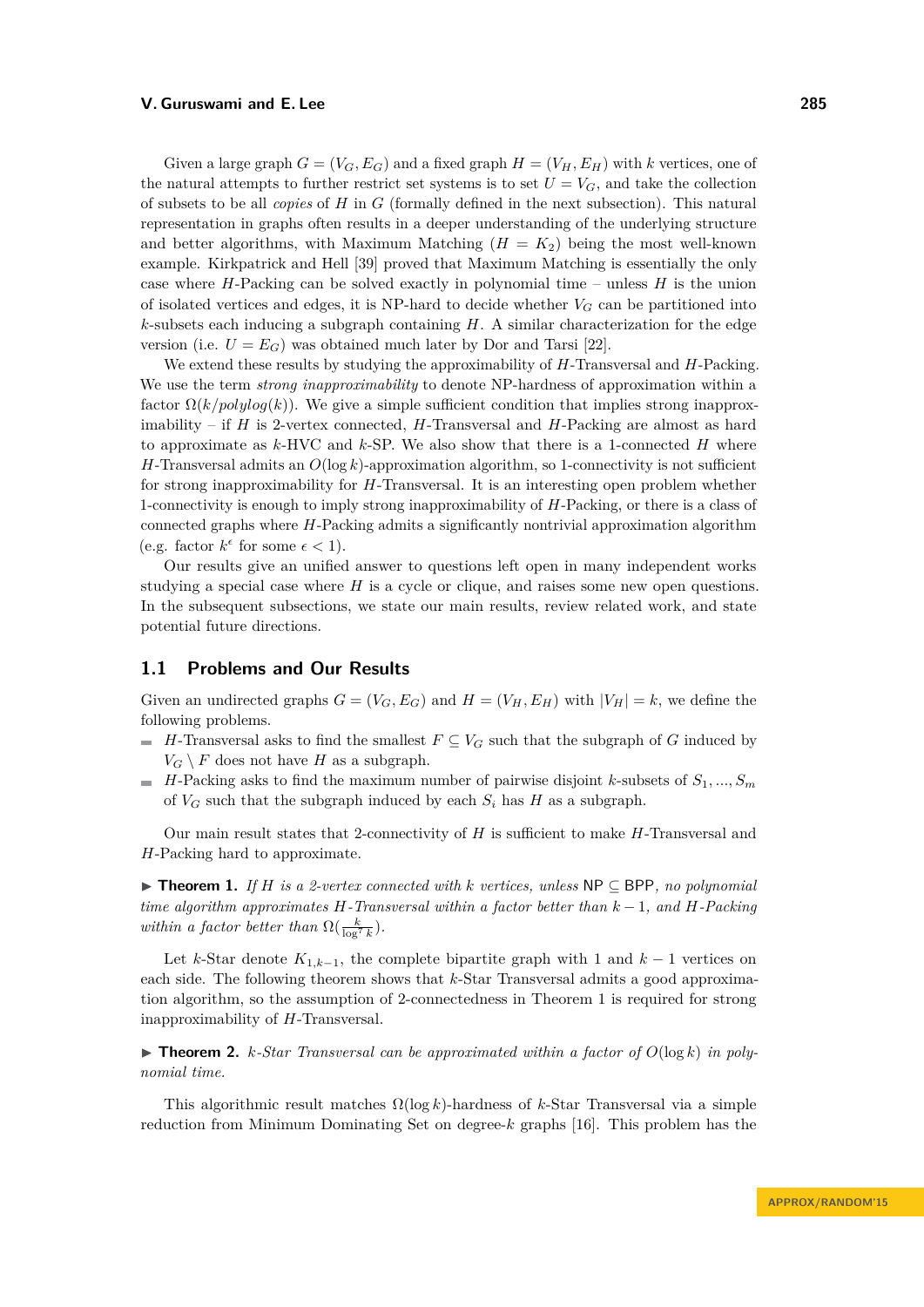following equivalent but more natural interpretation: given a graph  $G = (V_G, E_G)$ , find the smallest  $F \subseteq V_G$  such that the subgraph induced by  $V_G \setminus F$  has maximum degree at most  $k-2$ . Our algorithm, which uses iterative roundings of 2-rounds of Sherali-Adams hierarchy of linear programming (LP) followed by a simple greedy algorithm for *Constrained Set Cover*, is also interesting in its own right, but we defer the details to Appendix [A.](#page-16-0)

Our hardness results for transversal problems rely on hardness of *k*-HVC which is NP-hard to approximate within a factor better than  $k-1$  [\[21\]](#page-14-0). Our hardness results for packing problems rely on hardness of Maximum Independent Set on graphs with maximum degree *k* and girth strictly *greater than g* (MIS-*k*-*g*). Almost tight inapproximability of MIS on graphs with maximum degree *k* (MIS-*k*) is recently proved in Chan [\[11\]](#page-14-3), which rules out an approximation algorithm with ratio better than  $\Omega(\frac{k}{\log^4 k})$ . We are able to extend his result to MIS-*k*-*g* with losing only a polylogarithmic factor. All applications in this work require  $q = \Theta(k)$ .

<span id="page-2-0"></span>I **Theorem 3.** *For any constants k and g, unless* NP ⊆ BPP*, no polynomial time algorithm approximates MIS-k-g within a factor of*  $\Omega(\frac{k}{\log^7 k})$ *.* 

We remark that assuming the Unique Games Conjecture (UGC) slightly improves our hardness ratios through better hardness of *k*-HVC [\[38\]](#page-15-2) and MIS-*k* [\[3\]](#page-13-0), and even simplifies the proof for some problems (e.g. *k*-Clique Transversal) through structured hardness of *k*-HVC [\[5\]](#page-13-1). Indeed, an earlier (unpublished) version of this work [\[30\]](#page-15-3) relied on the UGC to prove that MIS-*k*-*k* is hard to approximate within a factor of  $\Omega(\frac{k}{\log^4 k})$ , while only giving  $\Omega(\sqrt{k})$ -factor hardness without it. Now that we obtain almost matching hardness, we focus on proving hardness results without the UGC.

## **1.2 Related Work and Special Cases**

After the aforementioned work characterizing those pattern graphs *H* admitting the existence of a polynomial-time exact algorithm for *H*-Packing [\[39,](#page-15-1) [22\]](#page-14-1), Lund and Yannakakis [\[45\]](#page-15-4) studied the maximization version of *H*-Transversal (i.e. find the largest  $V' \subseteq V_G$  such that the subgraph induced by  $V'$  does not have  $H$  as a subgraph), and showed it is hard to approximate within factor  $2^{\log^{1/2-\epsilon} n}$  for any  $\epsilon > 0$ . They also mentioned the minimization version of two extensions of *H*-Transversal. The most general node-deletion problem is APX-hard for every nontrivial hereditary (i.e. closed under node deletion) property, and the special case where the property is characterized by a finite number of forbidden subgraphs (i.e.  $\{H_1, ..., H_l\}$ -Transversal in our terminology) can be approximated with a constant ratio. They did not provide explicit constants (one trivial approximation ratio for  $\{H_1, ..., H_l\}$ Transversal is  $\max(|V_{H_1}|, ..., |V_{H_l}|)$ , and our result can be viewed as a quantitative extension of their inapproximability results for the special case of *H*-Transversal.

*H*-Transversal / Packing has been also studied outside the approximation algorithms community. The duality between our *H*-Transversal and *H*-Packing is closely related to the famous Erdős-Pósa property actively studied in combinatorics. The recent work of Jansen and Marx [\[36\]](#page-15-5) considered problems similar to our *H*-Packing with respect to fixed-parameter tractability (FPT).

Many other works on *H*-Transversal / Packing focus on a special case where *H* is a cycle or clique. We define *k*-Cycle (resp. *k*-Clique) to be the cycle (resp. clique) on *k* vertices.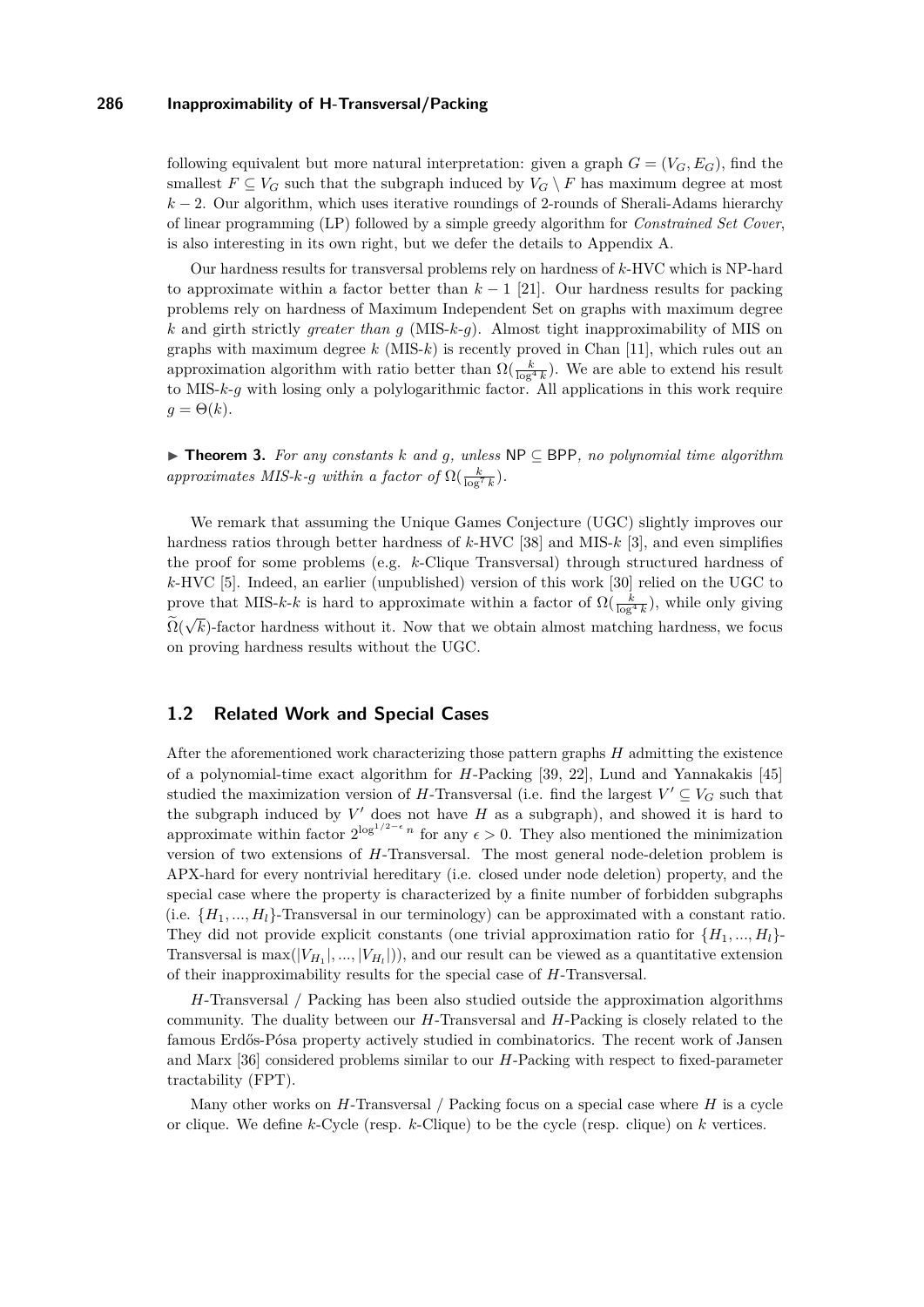# **1.2.1 Cycles**

The initial motivation for our work was to prove a super-constant factor inapproximability for the Feedback Vertex Set (FVS) problem without relying on the Unique Games Conjecture. Given a (directed) graph *G*, the FVS problem asks to find a subset *F* of vertices with the minimum cardinality that intersects every cycle in the graph (equivalently, the induced subgraph  $G \setminus F$  is acyclic). One of Karp's 21 NP-complete problems, FVS has been a subject of active research for many years in terms of approximation algorithms and fixed-parameter tractability (FPT). For FPT results, see [\[8,](#page-13-2) [14,](#page-14-4) [18,](#page-14-5) [15\]](#page-14-6) and references therein.

FVS on undirected graphs has a 2-approximation algorithm [\[4,](#page-13-3) [7,](#page-13-4) [17\]](#page-14-7), but the same problem is not well-understood in directed graphs. The best approximation algorithm [\[48,](#page-15-6) [26,](#page-14-8) [25\]](#page-14-9) achieves an approximation factor of  $O(\log n \log \log n)$ . The best hardness result follows from a simple approximation preserving reduction from Vertex Cover, which implies that it is NP-hard to approximate FVS within a factor of 1*.*36 [\[20\]](#page-14-10). Assuming UGC [\[37\]](#page-15-7), it is NP-hard to approximate FVS in directed graphs within any constant factor [\[29,](#page-14-11) [50\]](#page-15-8) (we give a simpler proof in [\[30\]](#page-15-3)). The main challenge is to *bypass* the UGC and to show a super-constant inapproximability result for FVS assuming only  $P \neq NP$  or  $NP \not\subset BPP$ .

By Theorem [1,](#page-1-0) we prove that *k*-Cycle Transversal is hard to approximate within factor  $\Omega(k)$ . In the full version of this work [\[31\]](#page-15-9), we prove the following theorem that improves the result of Theorem [1](#page-1-0) in the sense that in the completeness case, a small number of vertices not only intersect cycles of length exactly k, but intersect every cycle of length  $3, 4, ..., O(\frac{\log n}{\log \log n})$ .

<span id="page-3-0"></span>▶ **Theorem 4.** Fix an integer  $k > 3$  and  $\epsilon \in (0,1)$ . Given a graph  $G = (V_G, E_G)$  (directed *or undirected), unless* NP ⊆ BPP*, there is no polynomial time algorithm to tell apart the following two cases.*

- *Completeness: There exists*  $F \subseteq V_G$  *with*  $\frac{1}{k-1} + \epsilon$  *fraction of vertices that intersects every cycle of at most length*  $O(\frac{\log n}{\log \log n})$  *(hidden constant in O depends on k and*  $\epsilon$ ).
- *Soundness: Every subset*  $\overline{F}$  *with less than*  $1 \epsilon$  *fraction of vertices does not intersect at*  $\sim$ *least one cycle of length*  $k$ *. Equivalently, any subset with more than*  $\epsilon$  *fraction of vertices has a cycle of length exactly k in the induced subgraph.*

This can be viewed as some (modest) progress towards showing inapproximability of FVS in the following sense. Consider the following standard linear programming (LP) relaxation for FVS.

$$
\min \sum_{v \in V_G} x_v \quad \text{subject to} \quad \sum_{v \in C} x_v \ge 1 \quad \forall \text{ cycle } C \text{ ,} \quad \text{and} \quad 0 \le x_v \le 1 \quad \forall v \in V_G
$$

The integrality gap of the above LP is upper bounded by  $O(\log n)$  for undirected graphs [\[6\]](#page-13-5) and  $O(\log n \log \log n)$  for directed graphs [\[26\]](#page-14-8). Suppose in the completeness case, there exists a set of measure *c* that intersects every cycle of length at most  $\log^{1.1} n$  (or any number bigger than the known integrality gaps). If we remove these vertices and consider the above LP on the remaining subgraphs, since every cycle is of length at least  $\log^{1.1} n$ , setting  $x_v = 1/\log^{1.1} n$  is a feasible solution, implying that the optimal solution to the LP is at most  $n/\log^{1.1} n$ . Since the integrality gap is at most  $O(\log n \log \log n)$ , we can conclude that the remaining cycles can be hit by at most  $O(n \log \log n / \log^{0.1} n) = o(n)$  vertices, extending the completeness result to every cycle. Thus, improving our result to hit cycles of length  $\omega(\log n \log \log n)$  in the completeness case will prove a factor- $\omega(1)$  inapproximability of FVS.

Another interesting aspect about Theorem [4](#page-3-0) is that it also holds for undirected graphs. This should be contrasted with the fact that undirected graphs admit a 2-approximation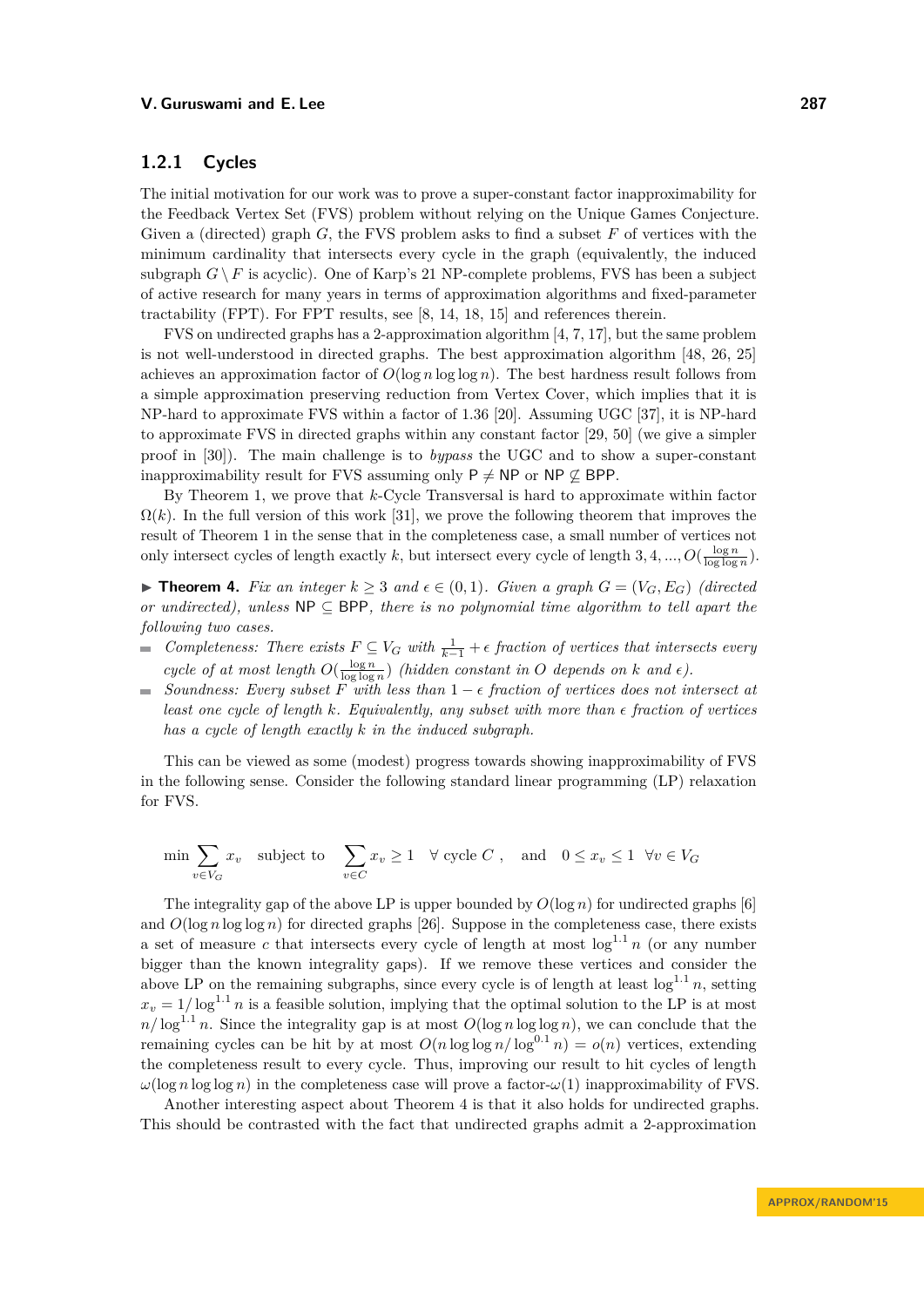algorithm for FVS, suggesting that to overcome log *n*-cycle barrier mentioned above, some properties of directed graphs must be exploited. Towards developing a directed graph specific approach, we also present a different reduction technique called *labeling gadget*. It has an additional advantage of being derandomized and assumes only  $P \neq NP$ .

For cycles of bounded length, Kortsarz et al. [\[41\]](#page-15-10) studied *k*-Cycle Edge Transversal, and suggested a (*k* − 1)-approximation algorithm as well as proved that improving the ratio 2 for *K*<sup>3</sup> will have the same impact on Vertex Cover, refuting the Unique Games Conjecture [\[38\]](#page-15-2).

For the dual problem of packing cycles of any length, called Vertex-Disjoint Cycle Packing (VDCP), the results of [\[42,](#page-15-11) [28\]](#page-14-12) imply that the best approximation factor by any polynomial time algorithm lies between  $\Omega(\sqrt{\log n})$  and  $O(\log n)$ . In a closely related problem Edge-Disjoint Cycle Packing (EDCP), the same papers showed that  $\Theta(\log n)$  is the best possible. In directed graphs the vertex and edge version have the same approximability, the best known algorithms achieves  $O(\sqrt{n})$ -approximation while the best hardness result remains  $\Omega(\log n)$ .

Variants of *k*-Cycle Packing have also been considered in the literature. Rautenbach and Regen [\[47\]](#page-15-12) studied *k*-Cycle Edge Packing on graphs with girth *k* and small degree. Chalermsook et al. [\[10\]](#page-14-13) studied a variant of *k*-Cycle Packing on directed graphs for  $k \geq n^{1/2}$ where we want to pack as many disjoint cycles of length at most *k* as possible, and proved that it is NP-hard to approximate within a factor of  $n^{1/2-\epsilon}$ . This matches the algorithm implied by [\[42\]](#page-15-11).

# **1.2.2 Cliques**

Minimum Maximal (resp. Maximum) Clique Transversal asks to find the smallest subset of vertices that intersects every maximal (resp. maximum) clique in the graph. In mathematics, Tuza [\[51\]](#page-15-13) and Erdős et al. [\[24\]](#page-14-14) started to estimate the size of the smallest such set depending on structure of graphs. See the recent work of Shan et al. [\[49\]](#page-15-14) and references therein. In computer science, exactly computing the smallest set on special classes of graphs appears in many works [\[32,](#page-15-15) [44,](#page-15-16) [12,](#page-14-15) [23,](#page-14-16) [43\]](#page-15-17).

Both the edge and vertex version of *k*-Clique Packing also have been studied actively both in mathematics and computer science. In mathematics, the main focus of research is lower bounding the maximum number of edge or vertex-disjoint copies of  $K_k$  in very dense graphs (note that even  $K_3$  does not exist in  $K_{n,n}$  which has 2*n* vertices and  $n^2$  edges). See the recent paper [\[52\]](#page-16-1) or the survey [\[53\]](#page-16-2) of Yuster. The latter survey also mentions approximation algorithms, including APX-hardness and the general approximation algorithm for *k*-Set Packing which now achieves  $\frac{k+1+\epsilon}{3}$  for the vertex version and  $\frac{\binom{k}{2}+1+\epsilon}{3}$  for the edge version [\[19\]](#page-14-17). Feder and Subi [\[27\]](#page-14-18) considered *H*-Edge Packing and showed APX-hardness when *H* is *k*-cycle or *k*-clique. Chataigner et al. [\[13\]](#page-14-19) considered an interesting variant where we want to pack vertex-disjoint cliques of any size to maximize the total number of edges of the packed cliques, and proved APX-hardness and a 2-approximation algorithm. Exact algorithms for special classes of graphs have been considered in [\[9,](#page-13-6) [33,](#page-15-18) [35,](#page-15-19) [40\]](#page-15-20).

# **1.3 Open Problems**

For *H*-Transversal, 1-connectivity is not sufficient for strong hardness, because *k*-Star Transversal admits an *O*(log *k*)-approximation algorithm by Theorem [2.](#page-1-1) It is open whether 1-connectivity is sufficient or not for such strong hardness for *H*-Packing. *k*-Star Packing is at least as hard as MIS-*k* by a trivial reduction, but the approximability of *k*-Path Packing appears to be still unknown. Whether  $k$ -Path Transversal admits a factor  $o(k)$  approximation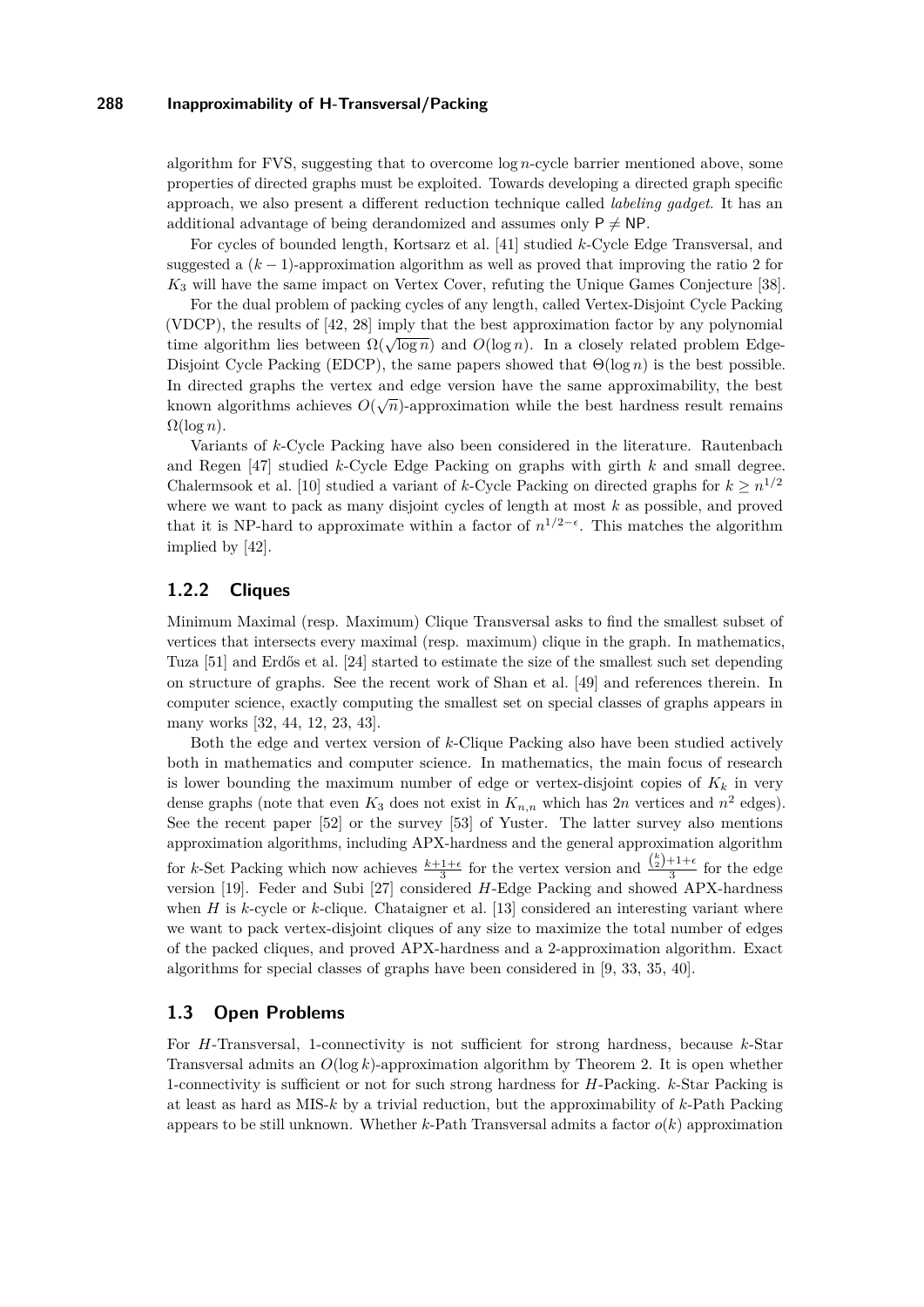algorithm is also an intriguing question. For directed acyclic graphs, Svensson [\[50\]](#page-15-8) proved that it is Unique Games-hard to approximate *k*-Path Transversal within a factor better than *k*.

The approximability of *H*-Edge Transversal and *H*-Edge Packing is less understood than the vertex versions. Proving tight characterizations for the edge versions similar to Theorem [1](#page-1-0) is an interesting open problem.

# **1.4 Organization**

The rest of the main body is devoted to proving Theorem [1](#page-1-0) for *H*-Transversal / Packing and Theorem [3](#page-2-0) for MIS-*k*-*g*. Section [2](#page-5-0) recalls and extends previous hardness results for the problems we reduce from; Sections [3](#page-6-0) and [4](#page-9-0) prove hardness of *H*-Transversal and *H*-Packing respectively. Appendix [A](#page-16-0) gives an *O*(log *k*)-approximation algorithm for *k*-Star Transversal, proving Theorem [2.](#page-1-1) Theorem [4](#page-3-0) is proved in the full version of this work [\[31\]](#page-15-9).

# <span id="page-5-0"></span>**2 Preliminary**

# **2.1 Notation**

A *k*-uniform hypergraph is denoted by  $P = (V_P, E_P)$  such that each  $e \in E_P$  is a *k*-subset of  $V_P$ . We denote *e* as an *ordered k*-tuple  $e = (v^1, \ldots, v^k)$ . The ordering can be chosen arbitrarily given *P*, but should be fixed throughout. If *v* indicates a vertex of some graph, we use a superscript  $v^i$  to denote another vertex of the same graph, and  $e^i$  to denote the *i*th (hyper)edge. For an integer *m*, let  $[m] = \{1, 2, \ldots, m\}$ . Unless otherwise stated, the *measure* of  $F \subseteq V$  is obtained under the uniform measure on *V*, which is simply  $\frac{|F|}{|V|}$ .

# **2.2 k-HVC**

An instance of *k*-HVC consists of a *k*-uniform hypergraph *P*, where the goal is to find a set  $C \subseteq V_P$  with the minimum cardinality such that it intersects every hyperedge. The result of Dinur, Guruswami, Khot and Regev [\[21\]](#page-14-0) states that

<span id="page-5-1"></span>▶ **Theorem 5** ([\[21\]](#page-14-0)). *Given a k*-uniform hypergraph ( $k \geq 3$ ) and  $\epsilon > 0$ , it is NP-hard to tell *apart the following cases:*

- *Completeness: There exists a vertex cover of measure*  $\frac{1+\epsilon}{k-1}$ .
- $Soundness: Every vertex cover has measure at least 1 \epsilon.$

*Therefore, it is NP-hard to approximate*  $k$ *-HVC within a factor*  $k - 1 + 2\epsilon$ *.* 

Moreover, the above result holds even when the degree of a hypergraph is bounded by *d* depending on  $k$  and  $\epsilon$ .

# **2.3 MIS-k**

Given a graph  $G = (V_G, E_G)$ , a subset  $S \subseteq V_G$  is *independent* if the subgraph induced by S does not contain any edge. The Maximum Independent Set (MIS) problem asks to find the largest independent set, and MIS-*k* indicates the same problem where *G* is promised to have maximum degree at most *k*. The recent result of Chan [\[11\]](#page-14-3) implies

 $\triangleright$  **Theorem 6** ([\[11\]](#page-14-3)). *Given a graph G with maximum degree at most k, it is NP-hard to tell apart the following cases:*

 $\blacksquare$  *Completeness: There exists an independent set of measure*  $\Omega(1/(\log k))$ *.* 

*Soundness:* Every subset of vertices of measure  $O(\frac{\log^3 k}{k})$  contains an edge.

*Therefore, it is NP-hard to approximate MIS-* $k$  *within a factor*  $\Omega(\frac{k}{\log^4 k})$ .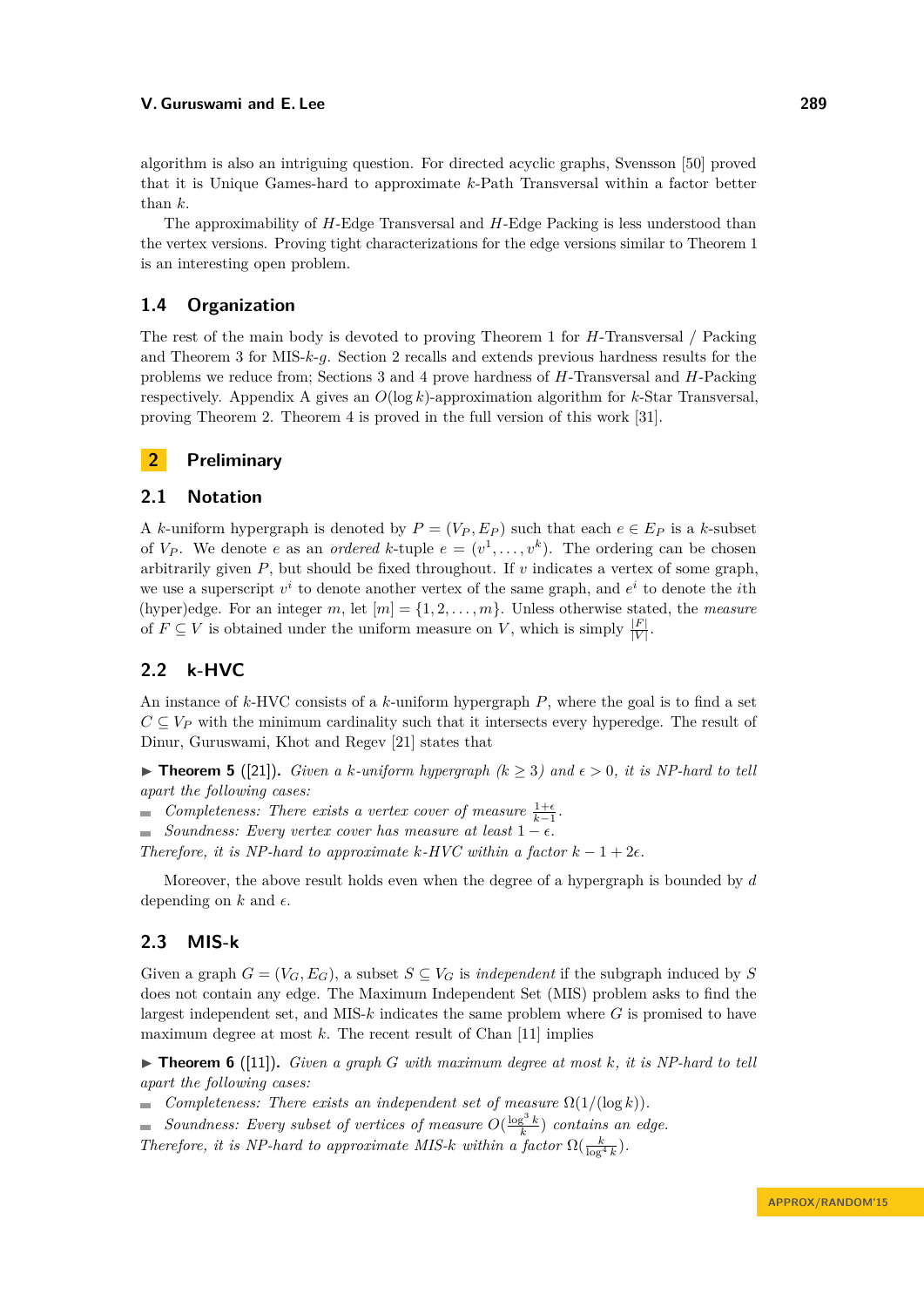# <span id="page-6-0"></span>**3 H-Transversal**

In this section, given a 2-connected graph  $H = (V_H, E_H)$  with *k* vertices, we give a reduction from *k*-HVC to *H*-Transversal. The simplest try will be, given a hypergraph  $P = (V_P, E_P)$ (let  $n = |V_P|, m = |E_P|$ ), to produce a graph  $G = (V_G, E_G)$  where  $V_G = V_P$ , and for each hyperedge  $e = (v^1, \ldots, v^k)$  add  $|E_H|$  edges that form a *canonical copy* of *H* to  $E_G$ . While the soundness follows directly (if  $F \subseteq V_P$  contains a hyperedge, the subgraph induced by  $F$ contains *H*), the completeness property does not hold since edges that belong to different canonical copies may form an unintended non-canonical copy. To prevent this, a natural strategy is to replace each vertex by a set of many vertices (call it a *cloud*), and for each hyperedge  $(v^1, \ldots, v^k)$ , add many canonical copies on the *k* clouds (each copy consists of one vertex from each cloud). If we have too many canonical copies, soundness works easily but completeness is hard to show due to the risk posed by non-canonical copies, and in the other extreme, having too few canonical copies could result in the violation of the soundness property. Therefore, it is important to control the structure (number) of canonical copies that ensure both completeness and soundness at the same time.

Our technique, which we call *random matching*, proceeds by creating a carefully chosen number of *random* copies of *H* for each hyperedge to ensure both completeness and soundness. We remark that properties of random matchings are also used to bound the number of short non-canonical paths in inapproximability results for edge-disjoint paths on undirected graphs [\[2,](#page-13-7) [1\]](#page-13-8). The details in our case are different as we create *many* copies of *H* based on a *hypergraph*.

Fix  $\epsilon > 0$ , apply Theorem [5,](#page-5-1) let  $c := \frac{1+\epsilon}{k-1}, s := 1-\epsilon$  be the measure of the minimum vertex cover in the completeness and soundness case respectively, and  $d := d(k, \epsilon)$  be the maximum degree of hard instances. Let *a* and *B* be integer constants greater than 1, which will be determined later. Lemma [7](#page-6-1) and [9](#page-9-1) with these parameters imply the first half of Theorem [1.](#page-1-0)

# **3.1 Reduction**

Without loss of generality, assume that  $V_H = [k]$ . Given a hypergraph  $P = (V_P, E_P)$ , construct an undirected graph  $G = (V_G, E_G)$  such that

- $V_G = V_P \times [B]$ . Let  $n = |V_P|$  and  $N = |V_G| = n$ . For  $v \in V_P$ , let cloud $(v) := \{v\} \times [B]$ be the copy of [*B*] associated with *v*.
- For each hyperedge  $e = (v^1, \ldots, v^k)$ , for aB times, take  $l^1, \ldots, l^k$  independently and uniformly from  $[B]$ . For each edge  $(i, j) \in H$   $(1 \leq i < j \leq k)$ , add  $((v^i, l^i), (v^j, l^j))$  to  $E_G$ . Each time we add  $|E_H|$  edges isomorphic to *H*, and we have *aB* of such copies of *H* per each hyperedge. Call such copies *canonical*.

# **3.2 Completeness**

The next lemma shows that if *P* has a small vertex cover, *G* also has a small *H*-Transversal.

<span id="page-6-1"></span>**Lemma 7.** Suppose P has a vertex cover C of measure c. For any  $\epsilon > 0$ , with probability *at least* 3*/*4*, there exists a subset*  $F \subseteq V_G$  *of measure at most*  $c + \epsilon$  *such that the subgraph induced by*  $V_G \setminus F$  *has no copy of*  $H$ *.* 

**Proof.** Let  $F = C \times [B]$ . We consider the expected number of copies of *H* that avoid *F* and argue that a small fraction of additional vertices intersect all of these copies. Choose *k* vertices  $(v^1, l^1), \ldots, (v^k, l^k)$  which satisfy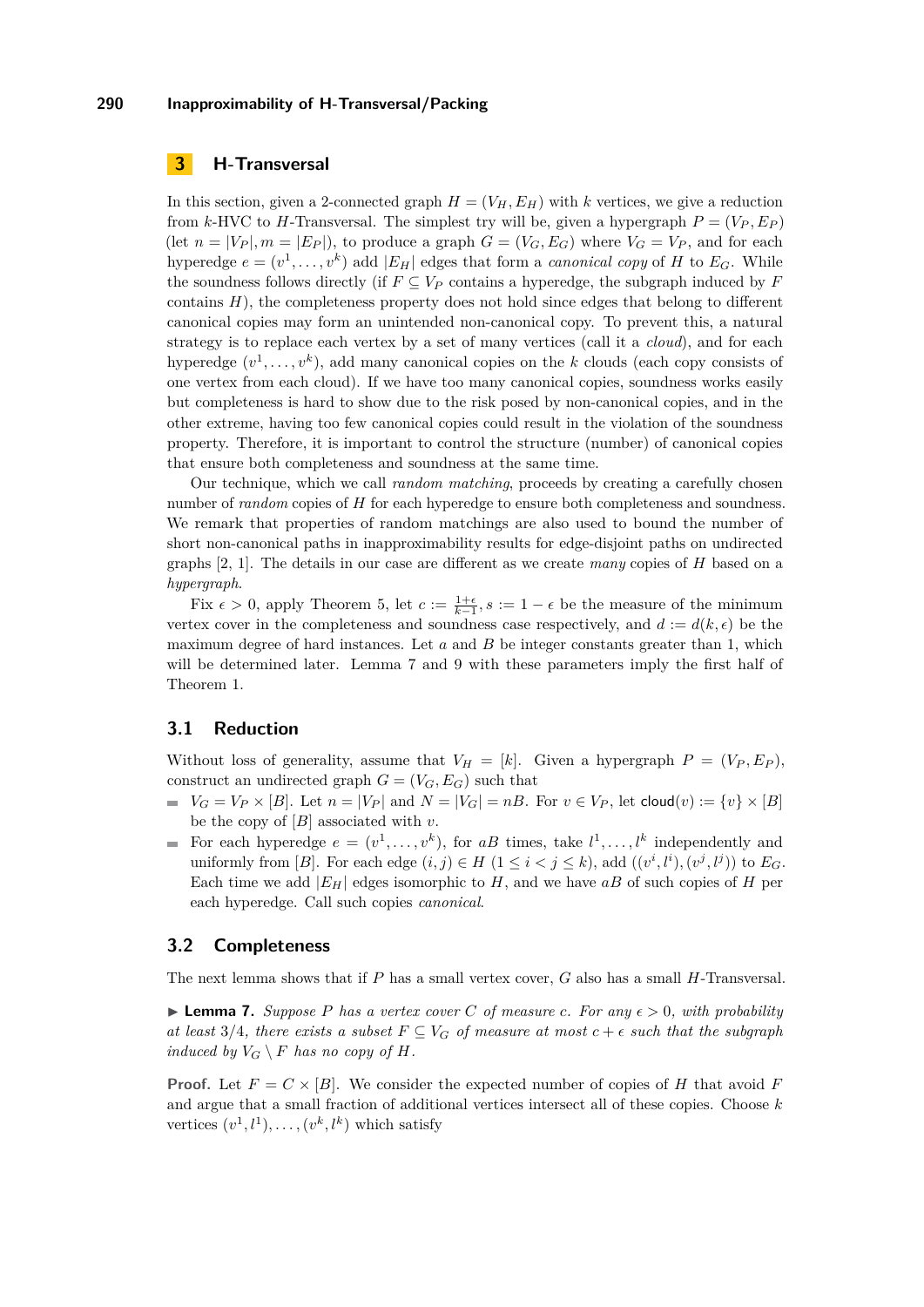<span id="page-7-0"></span>

**Figure 1** Two examples where  $k = 4$  and *H* is a 4-cycle. On the left, purported edges are divided into two groups (dashed and solid edges). Each copy of canonical cycle should match the labels of three vertices to ensure it covers 2 designated edges (6 labels total). On the right, one canonical copy can cover all the edges, and it only needs to match the labels of four vertices (4 labels total).

 $v^1 \in V_P$  can be any vertex.

 $l^1, \ldots, l^k \in B$  can be arbitrary labels.

For each  $(i, j) \in E_H$ , there must be a hyperedge of *P* containing both *i* and *j*.

There are *n* possible choices for  $v^1$ , *B* choices for each  $l^i$ , and at most *kd* choices for each  $v^i$  (*i* > 1). The number of possibilities to choose such  $(v^1, l^1), \ldots, (v^k, l^k)$  is bounded by  $n(dk)^k B^k$ . Note that no other *k*-tuple of vertices induce a connected graph and contain a copy of *H*. Further discard the tuple when two vertices are the same.

We calculate the probability that the subgraph induced by  $((v^1, l^1), \ldots, (v^k, l^k))$  contains a copy in this order – formally, for all  $(i, j) \in E_H$ ,  $((v^i, l^i), (v^j, l^j)) \in E_G$ . For each  $(i, j) \in E_H$ , we call a pair  $((v^i, l^i), (v^j, l^j)) \in {V_G \choose 2}$  a *purported edge*. For a set of purported edges, we say that this set can be *covered by a single canonical copy* if one copy of canonical copy of *H* can contain all purported edges with nonzero probability. Suppose that all |*EH*| purported edges can be covered by a single canonical copy of *H*. It is only possible when there is a hyperedge whose *k* vertices are exactly  $\{v^1, \ldots, v^k\}$ . In this case,  $((v^1, l^1), \ldots, (v^k, l^k))$ intersects *F*. (right case of Figure [1\)](#page-7-0). When  $|E_H|$  purported edges have to be covered by more than one canonical copy, some vertices must be covered by more than one canonical copy, and each canonical copy covering the same vertex should give the same label to that vertex. This redundancy makes it unlikely to have all *k* edges exist at the same time. (left case of Figure [1\)](#page-7-0). The below claim formalizes this intuition.

 $\blacktriangleright$  **Claim 1.** *Suppose that*  $((v^1, l^1), \ldots, (v^k, l^k))$  *cannot be covered by a single canonical copy. Then the probability that it forms a copy of <i>H is at most*  $\frac{(adk)^{k^2}}{B^k}$ .

**Proof.** Fix  $2 \leq p \leq |E_H|$ . Partition  $|E_H|$  purported edges into *p* nonempty *groups*  $I_1, \ldots, I_p$ such that each group can be covered by a single canonical copy of *H*. There are at most  $p^{|E_H|}$  possibilities to partition. For each  $v \in V_P$ , there are at most *d* hyperedges containing *v* and at most *aBd* canonical copies intersecting  $cloud(v)$ . Therefore, all edges in one group can be covered simultaneously by at most *aBd* copies of canonical copies. There are at most  $(aBd)^p$  possibilities to assign a canonical copy to each group. Assume that one canonical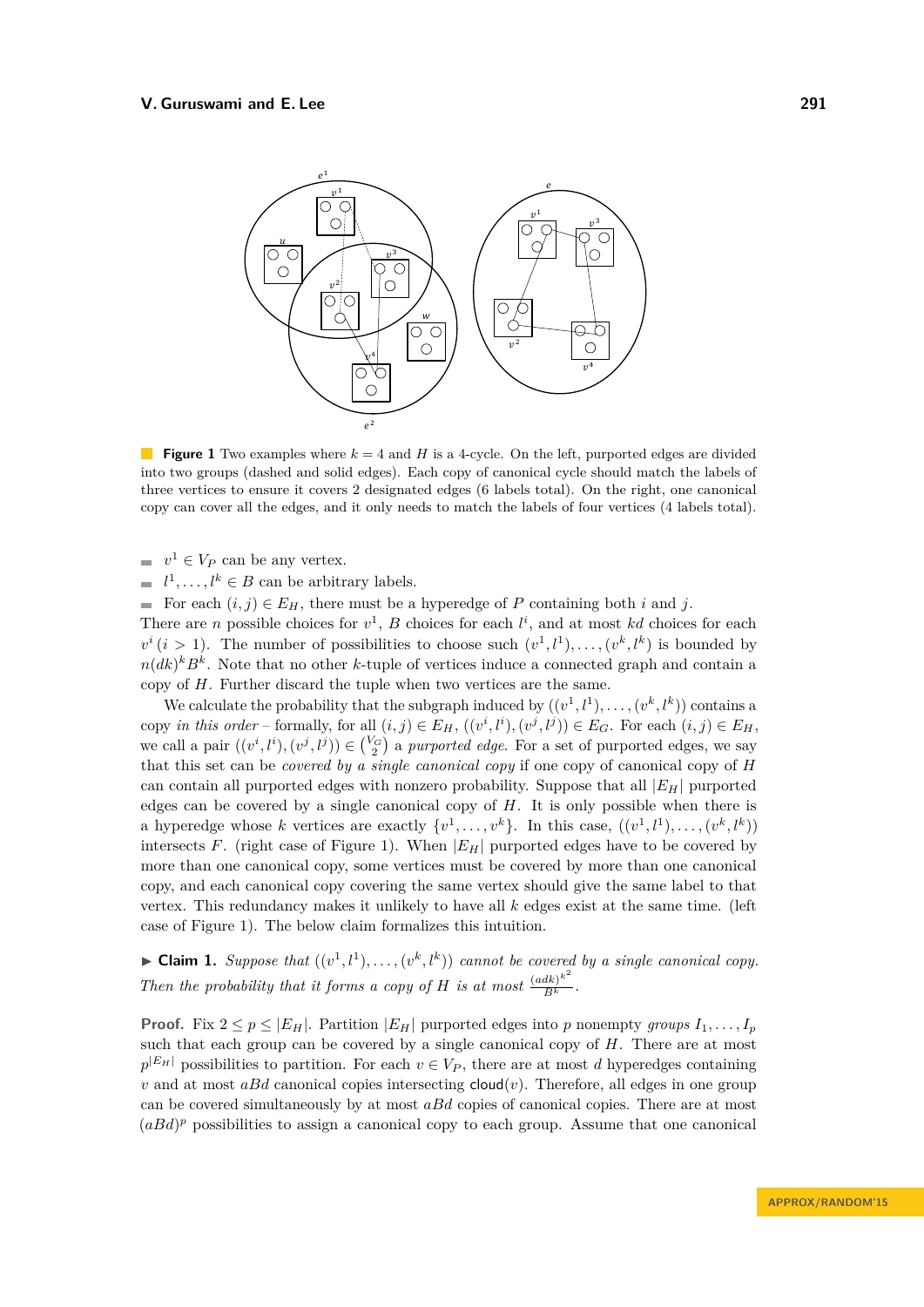copy is responsible for exactly one group. This is without loss of generality since if one canonical copy is responsible for many groups, we can merge them and this case can be dealt with smaller *p*.

Focus on one group *I* of purported edges, and one canonical copy  $L = (V_L, E_L)$  which is supposed to cover them. Let  $I' \subseteq V_G$  be the set of vertices which are incident on the edges in *I*. Suppose  $V_L = \{(u^1, l'^1), \ldots, (u^k, l'^k)\}$ , which is created by a hyperedge  $f = (u^1, \ldots, u^k) \in E_P$ . We calculate the probability that *L* contains all edges in *I* over the choice of labels  $l'^{1}, \ldots, l'^{k}$ for *L*. One necessary condition is that  $\{v | (v, l) \in I' \text{ for some } l \in [B]\}$  (i.e. the set *I'* projected to  $V_P$ ) is contained in *f*. Otherwise, some vertices of  $I'$  cannot be covered by  $L$ . Another necessary condition is  $v^i \neq v^j$  for any  $(v^i, l^i) \neq (v^j, l^j) \in I'$ . Otherwise (i.e.  $(v, l^i), (v, l^j) \in I'$ for  $l^i \neq l^j$ ), since *L* gives only one label to each vertex in  $f \subseteq V_P$ ,  $(v, l^i)$  and  $(v, l^j)$  cannot be contained in  $L$  simultaneously. Therefore, we have a nice characterization of  $I'$ : It consists of at most one vertex from the cloud of each vertex in *f*.

The probability that *L* contains *I* is at most the probability that for each  $(v^i, l^i) \in I'$ ,  $l^i$  is equal to the label *L* assigns to  $v^i$ , which is  $B^{-|I'|}$ . Now we need the following lemma saying that the sum of  $|I'|$  is large, which relies on 2-connectivity of  $H$ .

▶ **Lemma 8.** *Fix*  $p \geq 2$ *. For any partition*  $I_1, ..., I_p$  *of purported edges into p non-empty groups*,  $\sum_{i=1}^{p} |I'_i| \geq k + p$ .

**Proof.** Let *t* be the number of vertices contained in at least two  $I_i$ 's. Call them *boundary vertices*. Note that exactly  $k - t$  vertices belongs to exactly one  $I_i'$ . For  $i = 1, ..., p$ , let  $b_i$  be the number of boundary vertices in  $|I'_i|$ . Since  $(I'_i, I_i)$  is a proper subgraph of *H* and *H* is 2-vertex connected,  $b_i \geq 2$  for each *i*. Therefore,

$$
\sum_{i=1}^{p} |I'_i| = (k - t) + \max(2p, 2t) \ge k + p.
$$

We conclude that for each partition, the probability of having all the edges is at most

$$
(aBd)^p \prod_{q=1}^p B^{-|I'_q|} = \frac{(aBd)^p}{B^{k+p}} = \frac{(ad)^p}{B^k}.
$$

The probability that  $((v^1, l^1), \ldots, (v^k, l^k))$  forms a copy is therefore bounded by

$$
\sum_{p=2}^{|E_H|} p^{|E_H|} \frac{(ad)^p}{B^k} \le \frac{(adk)^{k^2}}{B^k} .
$$

Therefore, the expected number of copies that avoid *F* is bounded by  $n(kd)^k B^k \cdot \frac{(adk)^{k^2}}{B^k}$ . With probability at least  $3/4$ , the number of such copies is at most  $4n(adk)^{2k^2}$ . Let  $B \geq \frac{4(adk)^{2k^2}}{6}$  $\frac{k}{\epsilon}$ . Then these copies of *H* can be covered by at most  $\epsilon nB = \epsilon N$  vertices.

# **3.3 Soundness**

The soundness claim above is easier to establish. By an averaging argument, a subset *I* of  $V_G$  of measure  $2\epsilon$  must contain  $\epsilon B$  vertices from the clouds corresponding to a subset *S* of measure  $\epsilon$  in  $V_P$ . There must be a hyperedge *e* contained within *S*, and the chosen parameters ensure that one of the canonical copies corresponding to *e* is likely to lie within *I*.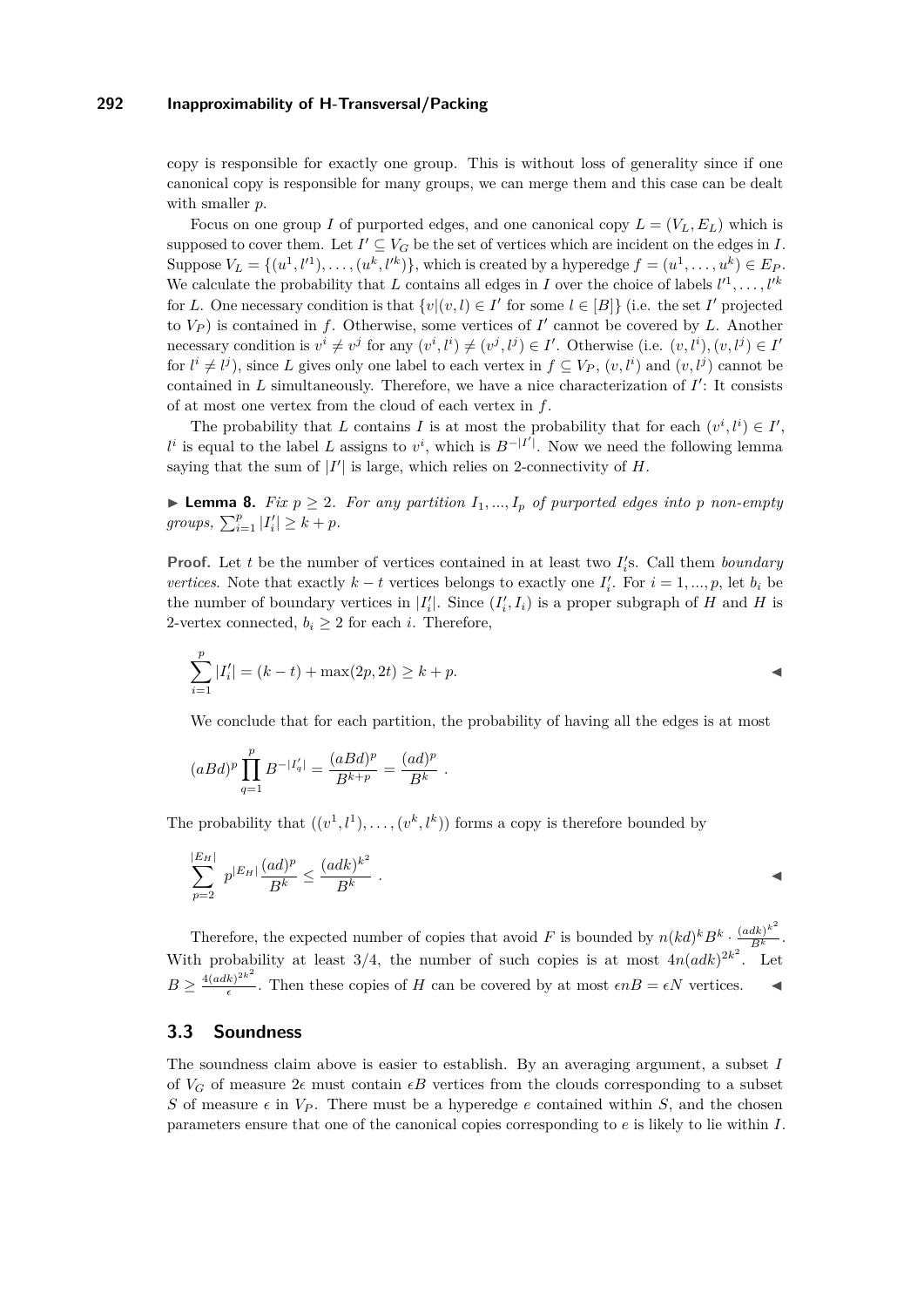<span id="page-9-1"></span>**Example 9.** For  $a = a(k, \epsilon)$  and  $B = \Omega(\log |E_P|)$ , if every subset of  $V_P$  of measure at least  $\epsilon$  contains a hyperedge in the induced subgraph, with probability at least 3/4, every subset of  $V_G$  *with measure*  $2\epsilon$  *contains a canonical copy of H.* 

**Proof.** We want to show that the following property holds for every hyperedge  $e =$  $(v^1, \ldots, v^k)$ : if a subset of vertices  $I \subseteq V_G$  has at least  $\epsilon$  fraction of vertices from each cloud $(v^i)$ , then *I* will contain a canonical copy. Fix  $A^1 \subseteq$  cloud $(v^1)$ , ...,  $A^k \subseteq$  cloud $(v^k)$  be such that for each *i*,  $|A^i| \ge \epsilon B$ . There are at most  $2^{kB}$  ways to choose such A's. The probability that one canonical copy associated with *e* is not contained in  $(v^1, A^1) \times \cdots \times (v^k, A^k)$ is at most  $1 - \epsilon^k$ . The probability that none of canonical copy associated with *e* is contained  $\text{Im}(v^1, A^1) \times \cdots \times (v^k, A^k) \text{ is } (1 - \epsilon^k)^{a} \leq \exp(-a B \epsilon^k).$ 

By union bound over all  $A^1, \ldots, A^k$ , the probability that there exists  $A^1, \ldots, A^k$  containing no canonical copy is at most  $\exp(kB - aBe^k) = \exp(-B) \le \frac{1}{4|E_P|}$  by taking *a* large enough constant depending on *k* and  $\epsilon$ , and  $B = \Omega(\log |E_P|)$ . Therefore, with probability at least 3*/*4, the desired property holds for all hyperedges.

Let *I* be a subset of  $V_G$  of measure at least 2 $\epsilon$ . By an averaging argument, at least  $\epsilon$ fraction of *good* vertices  $v \in V_P$  satisfy that  $|cloud(v^i) \cap I| \ge \epsilon B$ . By the soundness property of *P*, there is a hyperedge *e* contained in the subgraph induced by the good vertices, and the above property for  $e$  ensures that  $I$  contains a canonical copy.

# <span id="page-9-0"></span>**4 H-Packing and MIS-k-g**

Given a 2-connected graph *H*, the reduction from MIS-*k*-*k* to *H*-Packing is relatively straightforward. Here we assume that hard instances of MIS-*k*-*k* are indeed *k*-regular for simplicity. Given an instance  $M = (V_M, E_M)$  of MIS-*k*-*k*, we take  $G = (V_G, E_G)$  to be its *line graph* –  $V_G = E_M$ , and  $e, f \in V_G$  are adjacent if and only if they share an endpoint as edges of *M*.

For each vertex  $v \in V_M$ , let  $\text{star}(v) := \{e \in V_G : v \in e\}$ .  $\text{star}(v)$  induces a *k*-clique, and for  $v, u \in V_M$ , star(*v*) and star(*u*) share one vertex if *u* and *v* are adjacent, and share no vertex otherwise. Given an independent set *S* of *M*, we can find |*S*| pairwise disjoint stars in *G*, which gives |*S*| vertex-disjoint copies of *H*. On the other hand, 2-connectivity of *H* and large girth of *M* implies that any copy of *H* must be entirely contained in one star, proving that many disjoint copies of *H* in *G* also give a large independent set of *M* with the same cardinality, completing the reduction from MIS-*k*-*k* to *H*-Packing. The following theorem formalizes the above intuition.

# I **Lemma 10.** *For a 2-connected graph H with k vertices, there is an approximation-preserving reduction from MIS-k-k to H-Packing.*

**Proof.** Let  $M = (V_M, E_M)$  be an instance of MIS-*k*-*k M* with maximum degree *k* and girth greater than *k*. First, let  $G = (V_G = E_M, E_G)$  be the line graph of M. For each vertex  $v \in V_M$  with degree strictly less than  $k$ , we add  $k - \deg(v)$  new vertices to  $V_G$ . Let star(*v*)  $\subseteq V_G$  be the union of the edges of *M* incident on *v* and the newly added vertices for *v*. Note that  $|\text{star}(v)| = k$  for all  $v \in V_M$ . Add edges to G to ensure that every star(*v*) induces a *k*-clique. For two vertices *u* and *v* of *M*, star(*u*) and star(*v*) share exactly one vertex if *u* and *v* are adjacent in *M*, and share no vertex otherwise.

Let *S* be an independent set of *M*. The |*S*| stars {star(*v*)}<sub>*v*∈*S*</sub> are pairwise disjoint and each induces a *k*-clique, so *G* contains at least |*S*| disjoint copies of *H*.

We claim that any *k*-subset of  $V_G$  that induces a 2-connected subgraph must be star(*v*) for some *v*. Assume towards contradiction, let *T* be a *k*-subset inducing a 2-connected subgraph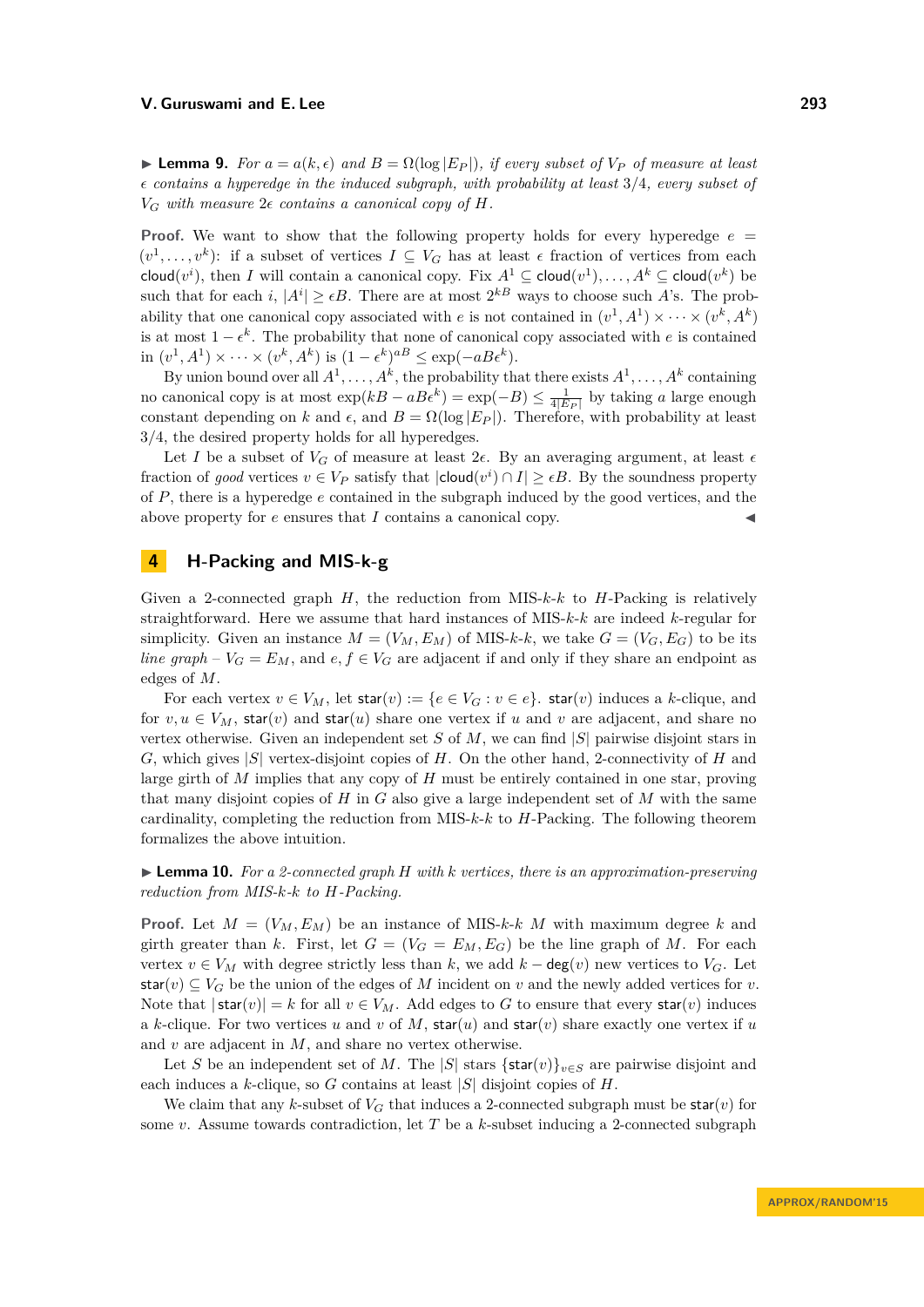of *G* that cannot be contained in a single star. We first show *T* must contain two disjoint edges of *M*. Take any  $(u, v) \in T$ . Since  $T \notin \text{star}(u)$ , *T* contains an edge of *M* not incident on *u*. If it is not incident on *v* either, we are done. Otherwise, let  $(w, v)$  be this edge. The same argument from  $T \notin \text{star}(v)$  gives another edge  $(w', u)$  in  $T$ . If  $w \neq w'$ ,  $(w, v)$  and  $(w', u)$ are disjoint. Otherwise,  $w, u, v$  form a triangle in M, contradicting a large girth. Let  $(u, v)$ ,  $(w, x)$  be two disjoint edges of *M* in contained in *T*.

Since the subgraph of *G* vertex-induced by *T* is 2-connected, there are two internally vertex-disjoint paths  $P_1$ ,  $P_2$  in *G* from  $(u, v)$  to  $(w, x)$ . The sum of the two lengths is at most *k*, where the length of a path is defined to be the number of edges. By considering the internal vertices of  $P_i$  (edges of  $M$ ) and deleting unnecessary portions, we have two edge-disjoint paths  $P'_1$ ,  $P'_2$  in *M* where each  $P'_i$  connects  $\{u, v\}$  and  $\{w, x\}$ , with length at most the length of  $P_i$  minus one. There is a cycle in  $M$  consists only of the edges of  $P'_1$ ,  $P'_2$ together with  $(u, v)$ ,  $(w, x)$ . Since  $|P'_1| + |P'_2| + 2 \le k$ , it contradicts that *M* has girth strictly greater than *k*.

We prove that MIS-*k*-*g* is also hard to approximate by a reduction from MIS-*d* ( $d = \tilde{\Omega}(k)$ ), using a slightly different *random matching* idea. Given a degree-*d* graph with possibly small girth, we replace each vertex by a cloud of *B* vertices, and replace each edge by *a* copies of random matching between the two clouds. While maintaining the soundness guarantee, we show that there are only a few small cycles, and by deleting a vertex from each of them and *sparsifying* the graph we obtain a hard instance for MIS-*k*-*g*. Note that *g* does not affect the inapproximability factor but only the runtime of the reduction.

I **Theorem 11** (Restatement of Theorem [3\)](#page-2-0)**.** *For any constants k and g, unless* NP ⊆ BPP*, no polynomial time algorithm approximates MIS-* $k$ *-* $g$  *within a factor of*  $\Omega(\frac{k}{\log^7 k})$ .

**Proof.** We reduce from MIS-*d* to MIS-*k*-*g* where  $k = O(d \log^2 d)$ . Given an instance  $G_0 =$  $(V_{G_0}, E_{G_0})$  of MIS-*d*, we construct  $G = (V_G, E_G)$  and  $G' = (V_{G'}, E_{G'})$  by the following procedure:

- $V_G = V_{G_0} \times [B]$ . As usual, let cloud $(v) = \{v\} \times [B]$ .
- For each edge  $(u, v) \in E_{G_0}$ , for *a* times, add a *random matching* as follows.
	- Take a random permutation  $\pi : [B] \to [B]$ .
	- Add an edge  $((u, i), (v, \pi(i))$  for all  $i \in [B]$ .
- Call the resulting graph  $G$ . To get the final graph  $G'$ ,
	- $\blacksquare$  For any cycle of length at most  $g$ , delete an arbitrary vertex from the cycle. Repeat until there is no cycle of length at most *g*.

Note that the step of eliminating the small cycles can be implemented trivially in time  $O(n^g)$ . Let  $n = |V_{G_0}|, m = |E_{G_0}|, N = nB = |V_G| \ge |V_{G'}|, M = m \cdot aB = |E_G| \ge |E_{G'}|$ . The maximum degree of *G* and *G'* is at most *ad*. By construction, girth of *G'* is at least  $g + 1$ .

**Girth Control.** We calculate the expected number of small cycles in *G*, and argue that the number of these cycles is much smaller than the total number of vertices, so that  $|V_G|$ and  $|V_{G'}|$  are almost the same. Let  $k'$  be the length of a purported cycle. Choose  $k'$  vertices  $(v^1, l^1), \ldots, (v^{k'}, l^{k'})$  which satisfy

- $v^1 \in V_{G_0}$  can be any vertex.
- For each  $1 \leq i \leq k'$ ,  $(v^i, v^{i+1}) \in E_{G_0}$ .
- $l^1, \ldots, l^{k'} \in B$  can be arbitrary labels.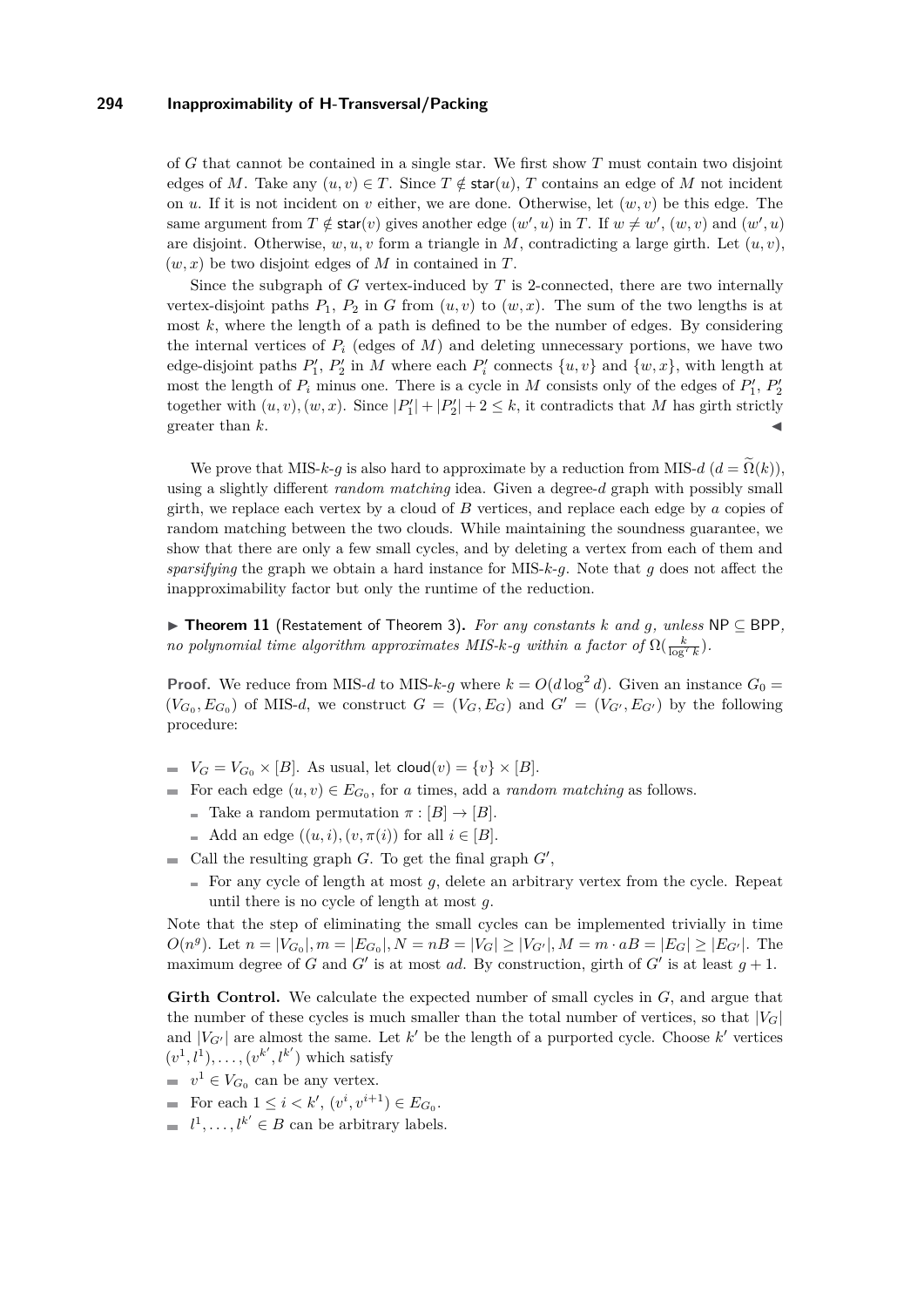There are *n* possible choices for  $v^1$ , *B* choices for each  $l^i$ , and *d* choices for each  $v^i$  (*i* > 1). The number of possibilities to choose such  $(v^1, l^1), \ldots, (v^{k'}, l^{k'})$  is bounded by  $n d^{k'-1} B^{k'}$ . Without loss of generality, assume that no vertices appear more than once.

For each edge  $e = (u, w) \in G_0$ , consider the intersection of the purported cycle  $((v^1, l^1), ..., (v^{k'}, l^{k'}))$  and the subgraph induced by cloud(*u*) ∪ cloud(*w*). It is a bipartite graph with the maximum degree 2. Suppose there are q purported edges  $e^1, \ldots, e^q$  (ordered arbitrarily) in this bipartite graph. By slightly abusing notation, let *e <sup>i</sup>* also denote the event that  $e^i$  exists in *G*. The following claim upper bounds  $Pr[e^i|e^1, \ldots, e^{i-1}]$  for each  $e^i$ .

► Claim 2.  $Pr[e^{i}|e^{1}, \ldots, e^{i-1}] \leq \frac{a}{B-i}$ .

**Proof.** There are *a* random matchings between  $\text{cloud}(u)$  and  $\text{cloud}(w)$ , and for each  $j < i$ . there is at least one random matching including  $e^j$ . We fix one random matching and calculate the probability that the random matching contains  $e^i$ , conditioned on the fact that it already contains some of  $e^1, \ldots, e^{i-1}$ .

If there is  $e^j$  ( $j < i$ ) that shares a vertex with  $e^i$ ,  $e^i$  cannot be covered by the same random matching with  $e^j$ . If a random matching covers p of  $e^1, \ldots, e^{i-1}$  which are disjoint from  $e^i$ , the probability that  $e^i$  is covered by that random matching is  $\frac{1}{B-p}$ , and this is maximized when  $p = i - 1$ .

By a union bound over the *a* random matchings,  $Pr[e^{i}|e^{1},...,e^{i-1}] \le \frac{a}{B-i}$  $\mathbf{I}$   $\mathbf{I}$   $\mathbf{I}$ 

The probability that all of  $e^1, \ldots, e^q$  exist is at most

$$
\prod_{i=1}^q \frac{a}{B-i} \le \left(\frac{a}{B-q}\right)^q \le \left(\frac{a}{B-k'}\right)^q.
$$

Since edges of  $G_0$  are processed independently, the probability of success for one fixed purported cycle is  $\left(\frac{a}{B-k'}\right)^{k'}$ . The expected number of cycles of length  $k'$  is

$$
nd^{k'-1}B^{k'} \cdot \left(\frac{a}{B-k'}\right)^{k'} = nd^{k'-1}a^{k'}\left(1 + \frac{k'}{B-k'}\right)^{k'}
$$

$$
\leq nd^{k'-1}a^{k'}\exp\left(\frac{k'^2}{B-k'}\right) \leq en(ad)^{k'}
$$

by taking  $B - k' \geq k'^2$ . Summing over  $k' = 1, \ldots, g$ , the expected number of cycles of length up to *g*, is bounded by  $eg(ad)^{g}n$ . Take  $B \geq 4d^2 \cdot eg(ad)^{g}$ . Then with probability at least 3/4, the number of cycles of length at most  $g$  is at most  $\frac{Bn}{d^2}$ . By taking  $1/d^2$  fraction of vertices away (one for each short cycle), we have a girth at least  $g + 1$ , which implies  $(1 - \frac{1}{d^2}) |V_G| \leq |V_{G'}| \leq |V_G|$ .

Hardness of MIS- $d$  states that it is NP-hard to distinguish the case  $G_0$  has an independent set of measure  $c := \Omega(\frac{1}{\log d})$  and the case where the maximum independent set has measure at most  $s := O(\frac{\log^3 d}{d})$ .

**Completeness.** Let  $I_0$  be an independent set of  $G_0$  of measure *c*. Then  $I = I_0 \times [B]$  is also an independent set of *G* of measure *c*. Let  $I' = I \cap V_{G'}$ . *I*' is independent in both *G* and  $G'$ , and the measure of  $I'$  in  $G'$  is at least the measure of  $I'$  in  $G$ , which is at least  $c - 1/d^2 = \Omega(\frac{1}{\log d}).$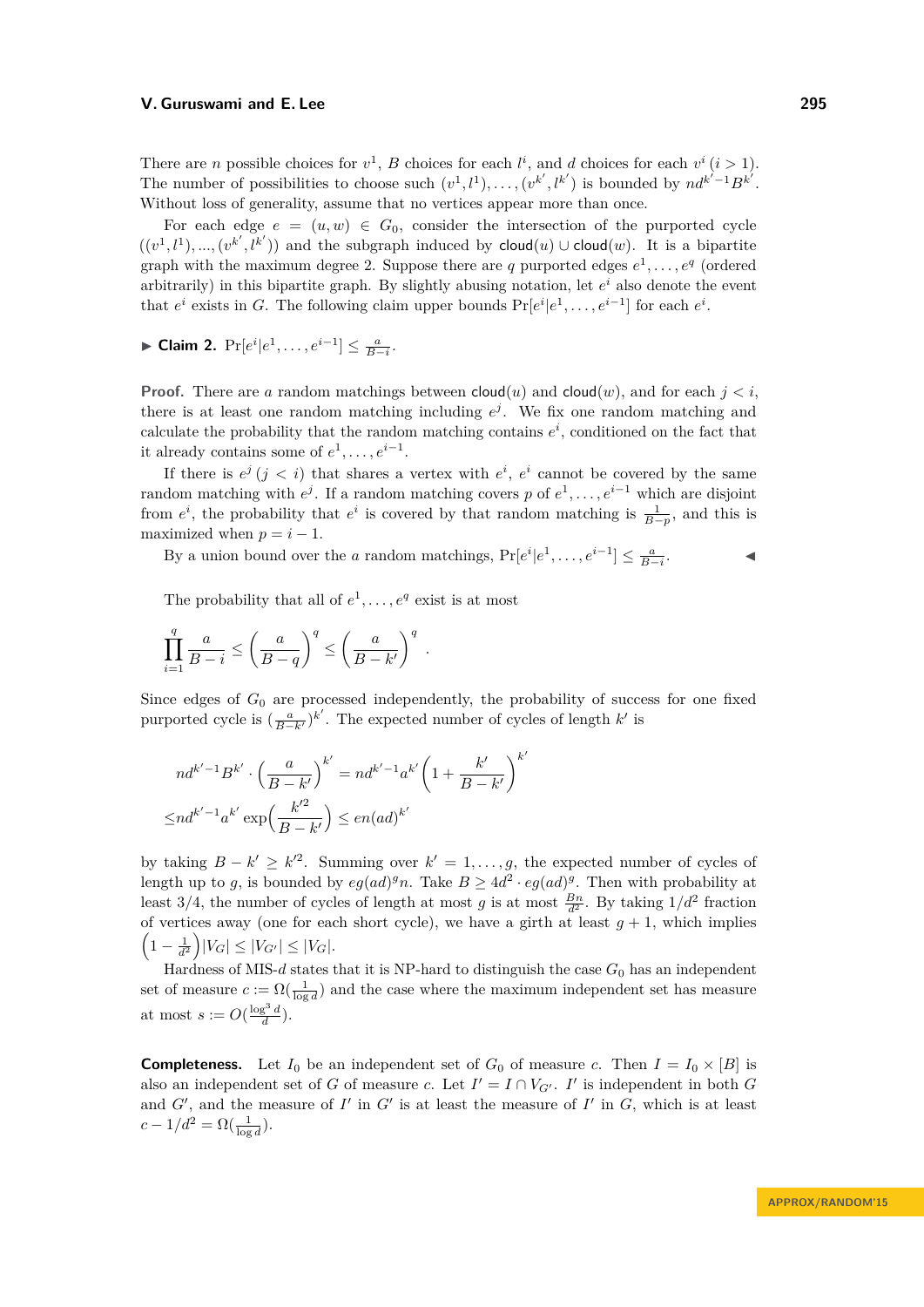**Soundness.** Suppose that every subset of  $V_{G_0}$  of measure at least *s* contains an edge. Say a graph is  $(\beta, \alpha)$ *-dense* if we take  $\beta$  fraction of vertices, at least  $\alpha$  fraction of edges lie within the induced subgraph. We also say a bipartite graph is  $(\beta, \alpha)$ *-bipartite dense* if we take *β* fraction of vertices from each side, at least *α* fraction of edges lie within the induced subgraph.

<span id="page-12-0"></span>**Claim 3.** *For*  $a = O(\frac{\log(1/s)}{s})$  $\frac{f(1/s)}{s}$  *and*  $B = O(\frac{\log m}{s})$  *the following holds with probability at least* 3/4*:* For every  $(u, w) \in E_{G_0}$ , the bipartite graph between cloud $(u)$  and cloud $(w)$  is  $(\epsilon, \epsilon^2/8)$ -bipartite dense for all  $\epsilon \geq s$ .

**Proof.** Fix  $(u, w)$ , and  $\epsilon \in [s, 1]$ , and  $X \subseteq \text{cloud}(u)$  and  $Y \subseteq \text{cloud}(w)$  be such that  $|X| =$  $|Y| = \epsilon B$ . The possibilities of choosing X and Y is

$$
\binom{B}{\epsilon B}^2 \leq \exp(O(\epsilon \log(1/\epsilon) B))
$$

Without loss of generality, let  $X = Y = [\epsilon B]$ . In one random matching, let  $X_i$  ( $i \in [\epsilon B]$ ) be the random variable indicating whether vertex  $(u, i) \in X$  is matched with a vertex in *Y* or not. Pr[*X*<sub>1</sub> = 1] =  $\epsilon$ , and Pr[*X*<sub>i</sub> = 1|*X*<sub>1</sub>*, . . . , X*<sub>*i*-1</sub>] ≥  $\epsilon/2$  for  $i \in [\epsilon B/2]$  and any *X*<sub>1</sub>*, . . . , X*<sub>*i*-1</sub>. Therefore, the expected number of edges between *X* and *Y* is at least  $\epsilon^2 B/4$ . With *a* random matchings, the expected number is at least  $a\epsilon^2 B/4$ . By Chernoff bound, the probability that it is less than  $a\epsilon^2 B/8$  is at most  $\exp(\frac{a\epsilon^2 B}{32})$ . By union bound over all possibilities of choosing *X* and *Y*, the probability that the bipartite graph is not  $(\epsilon, \epsilon^2/8)$ -bipartite dense is

$$
\exp(\epsilon\log(1/\epsilon)B)\cdot\exp\Bigl(-\frac{a\epsilon^2B}{32}\Bigr)\leq\frac{1}{4mB}
$$

by taking  $a = O(\frac{\log(1/s)}{s})$  $\frac{f(1/s)}{s}$  and  $B = O\left(\frac{\log m}{s}\right)$ . A union bound over all possible choices of  $\epsilon$  $(B \text{ possibilities})$  and  $\overline{m}$  edges of  $E_0$  implies the claim.

# ► **Claim 4.** *With the parameters a and B above, G is* ( $4s \log(1/s), \Omega(\frac{s}{d})$ )*-dense.*

**Proof.** Fix a subset *S* of measure  $4s \log(1/s)$ . For a vertex *v* of  $G_0$ , let  $\mu(v) := \frac{|\text{cloud}(v) \cap S|}{B}$ . Note that  $\mathbb{E}_v[\mu(v)] = 4s \log(1/s)$ . Partition  $V_{G_0}$  into  $t+1$  buckets  $B_0, \ldots, B_t$   $(t)$  :=  $\log_2(1/s)$ , such that *B*<sub>0</sub> contains *v* such that  $\mu(v) \leq s$ , and for  $i \geq 1$ , *B<sub>i</sub>* contains *v* such that  $\mu(v) \in (2^{i-1}s, 2^is]$ . Denote

$$
\mu(B_i) := \frac{\sum_{v \in B_i} \mu(v)}{|V_{G_0}|}.
$$

Clearly  $\mu(B_0) \leq s$ . Pick  $i \in \{1, \ldots, t\}$  with the largest  $\mu(B_i)$ . We have  $\mu(B_i) \geq 2s$  since  $\mathbb{E}_v[\mu(v)] \geq 4s \log(1/s)$ . Let  $\gamma = 2^{i-1}s$ . All vertices of  $B_i$  has  $\mu(v) \in [\gamma, 2\gamma]$ , so  $|B_i| \geq (s/\gamma)n$ .

Since *G*<sup>0</sup> has no independent set with more than *ns* vertices, Turán's Theorem says that the subgraph of  $G_0$  induced by  $B_i$  has at least  $\frac{|B_i|}{2}(\frac{|B_i|}{ns} - 1) = \Omega(\frac{s}{\gamma^2}n)$  edges. This is at least  $\Omega(\frac{s}{d\gamma^2})$  fraction of the total number of edges.

For each of these edges, by Claim [3,](#page-12-0) at least  $\gamma^2/8$  fraction of the edges from the bipartite graph connecting the clouds of its two endpoints, lie in the subgraph induced by *S* (since *γ*  $\geq$  *s*). Overall, we conclude that there are at least  $\Omega(\frac{s}{d\gamma^2}) \cdot \frac{\gamma^2}{8} = \Omega(\frac{s}{d})$  fraction of edges inside the subgraph induced by *S*.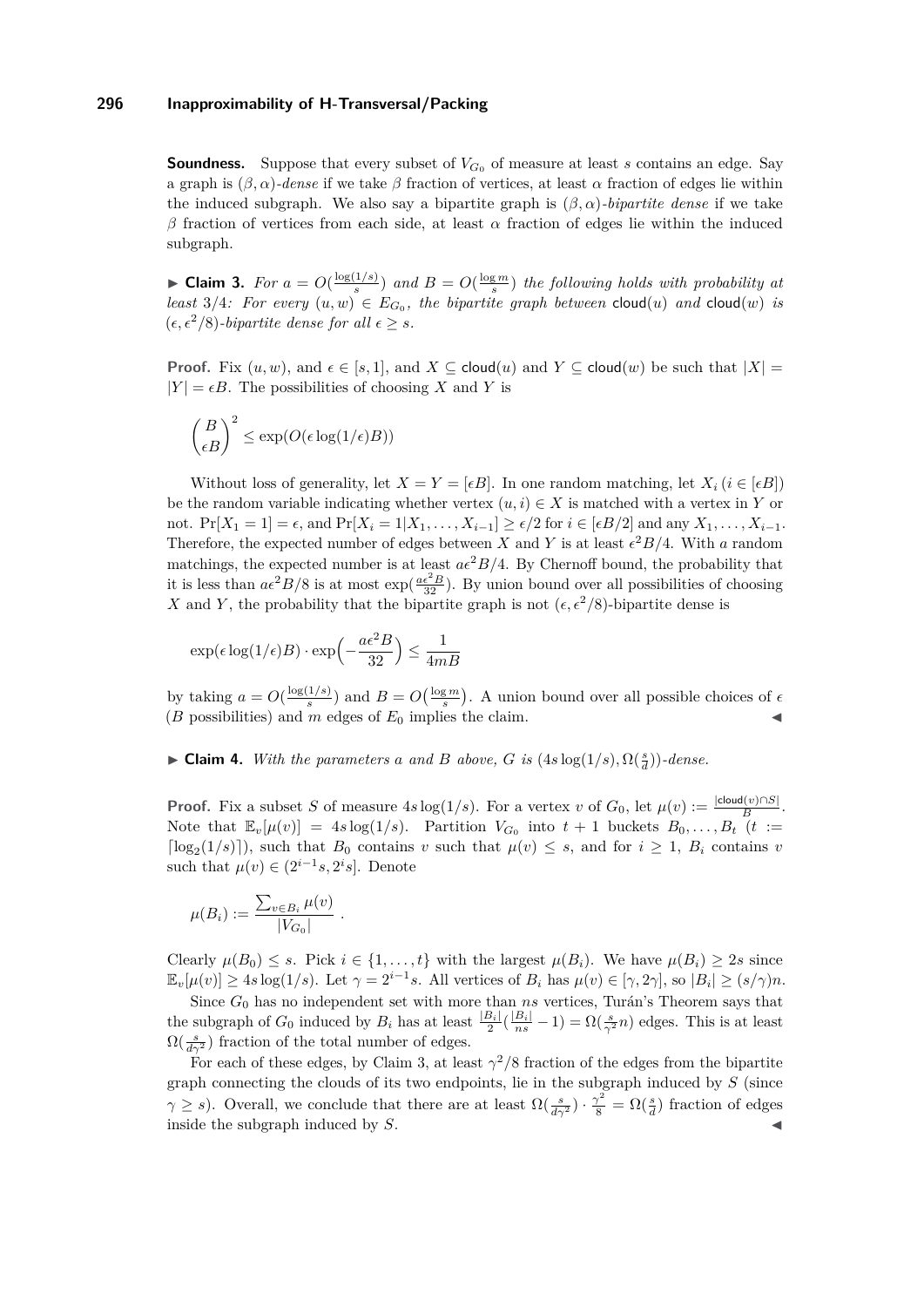**Sparsification.** Recall that *G'* is obtained from *G* by deleting at most  $\frac{1}{d^2}$  fraction of vertices to have girth greater than  $g$ . In the completeness case,  $G'$  has an independent set of measure at least  $c - 1/d^2 = \Omega(\frac{1}{\log d})$ . In the soundness case, *G* is  $(4s \log(1/s), \Omega(\frac{s}{d}))$ -dense, so *G'* is  $(\beta, \alpha)$ -dense where  $\beta := \Omega(\frac{\log^4 d}{d})$ ,  $\alpha := \Omega(\frac{\log^3 d}{d^2})$ . Using density of *G'*, we sparsify *G'* again – keep each edge of *G*<sup> $\prime$ </sup> by probability  $\frac{kn}{|E_{G'}|}$  so that the expected total number of edges is  $kn$ .

Fix a subset  $S \subseteq V_{G'}$  of measure  $\beta$ . Since there are at least  $\alpha$  fraction of edges in the subgraph induced by *S*, the expected number of picked edges in this subgraph is at least *αkn*. By Chernoff bound, the probability that it is less than  $\frac{\alpha k n}{8}$  is at most  $\exp(-\frac{\alpha k n}{32})$ . By union bound over all sets of measure exactly  $\beta$  (there are at most  $\binom{n}{n\beta} \leq \exp(2\beta \log(1/\beta)n)$ of them), and over all possible values of *β* (there are at most *n* possible sizes), the desired property fails with probability at most

$$
n \cdot \max_{\beta \in [\beta_0, 1]} \{ \exp(-\alpha k n/32) \cdot \exp(2\beta \log(1/\beta)n) \} \le n \cdot e^{-n}
$$

when  $k = O(\frac{\beta \log(1/\beta)}{\alpha})$  $\frac{a(1/\beta)}{\alpha}$  =  $O(d \log^2 d)$ . In the last step we remove all the vertices of degree more than 10*k*. Since the expected degree of each vertex is at most 2*k*, the expected fraction of deleted vertices is  $\exp(-\Omega(k)) \ll \beta$ .

Combining all these results, we have a graph with small degree  $10k = O(d \log^2 d)$  and girth strictly greater than *g*, where it is NP-hard to approximate MIS within a factor of  $\frac{c-\frac{1}{d^2}}{\beta} = \Omega(\frac{d}{\log^5 d}) = \Omega(\frac{k}{\log^7 k})$ . Therefore, it is NP-hard to approximate MIS-*k*-*g* within a factor of  $\Omega(\frac{k}{\log^7 k})$  $\blacksquare$ ).

### **References**

- <span id="page-13-8"></span>**1** Matthew Andrews, Julia Chuzhoy, Venkatesan Guruswami, Sanjeev Khanna, Kunal Talwar, and Lisa Zhang. Inapproximability of edge-disjoint paths and low congestion routing on undirected graphs. *Combinatorica*, 30(5):485–520, 2010.
- <span id="page-13-7"></span>**2** Matthew Andrews and Lisa Zhang. Logarithmic hardness of the undirected edge-disjoint paths problem. *Journal of the ACM*, 53(5):745–761, 2006.
- <span id="page-13-0"></span>**3** P. Austrin, S. Khot, and M. Safra. Inapproximability of vertex cover and independent set in bounded degree graphs. In *Proceedings of the 24th annual IEEE Conference on Computational Complexity*, CCC'09, pages 74–80, 2009.
- <span id="page-13-3"></span>**4** V. Bafna, P. Berman, and T. Fujito. Constant ratio approximations of the weighted feedback vertex set problem for undirected graphs. In *Proceedings of the 6th International Symposium on Algorithms and Computation*, ISAAC'95, pages 142–151, 1995.
- <span id="page-13-1"></span>**5** N. Bansal and S. Khot. Inapproximability of hypergraph vertex cover and applications to scheduling problems. In *Proceedings of the 37th International Colloquium on Automata, Languages and Programming*, ICALP'10, pages 250–261, 2010.
- <span id="page-13-5"></span>**6** R. Bar-Yehuda, D. Geiger, J. Naor, and R. Roth. Approximation algorithms for the feedback vertex set problem with applications to constraint satisfaction and bayesian inference. *SIAM Journal on Computing*, 27(4):942–959, 1998.
- <span id="page-13-4"></span>**7** A. Becker and D. Geiger. Optimization of Pearl's method of conditioning and greedylike approximation algorithms for the vertex feedback set problem. *Artificial Intelligence*, 83(1):167–188, 1996.
- <span id="page-13-2"></span>**8** H. L. Bodlaender. On disjoint cycles. *International Journal of Foundations of Computer Science*, 5(01):59–68, 1994.
- <span id="page-13-6"></span>**9** A. Brandstädt, V. Chepoi, and F. Dragan. Clique r-domination and clique r-packing problems on dually chordal graphs. *SIAM J. on Discrete Mathematics*, 10(1):109–127, 1997.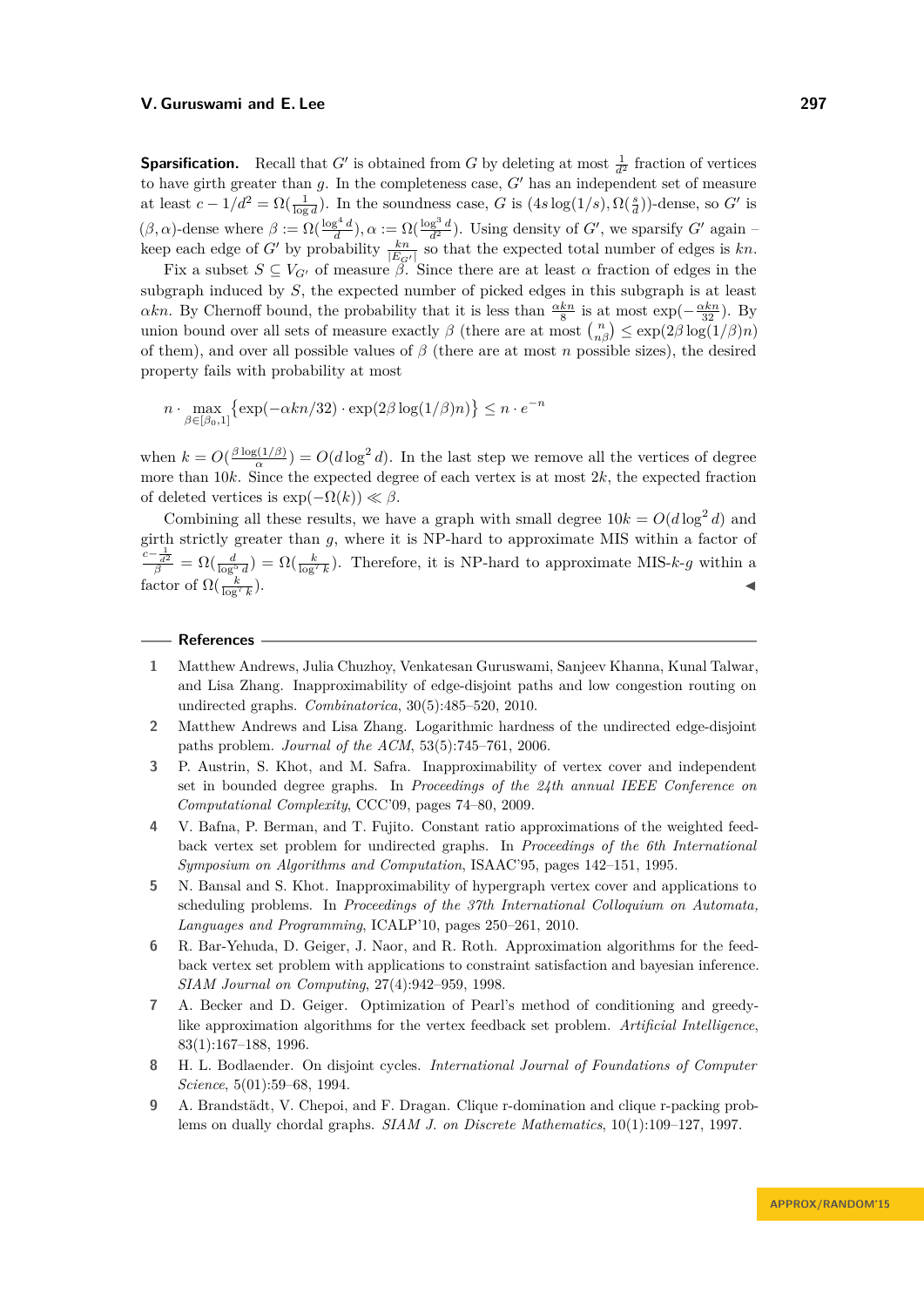- <span id="page-14-13"></span>**10** Parinya Chalermsook, Bundit Laekhanukit, and Danupon Nanongkai. Pre-reduction graph products: Hardnesses of properly learning DFAs and approximating EDP on DAGs. In *Proc. of the 55rd Annual Symp. on Foundations of Computer Science (FOCS'14)*. IEEE, 2014.
- <span id="page-14-3"></span>**11** S. Chan. Approximation resistance from pairwise independent subgroups. In *Proc. of the 45th Annual ACM Symp. on Symposium on Theory of Computing*, STOC'13, pages 447–456, 2013.
- <span id="page-14-15"></span>**12** Maw-Shang Chang, Ton Kloks, and Chuan-Min Lee, editors. *Graph-Theoretic Concepts in Computer Science*, volume 2204 of *Lecture Notes in Computer Science*. Springer, 2001.
- <span id="page-14-19"></span>**13** F. Chataigner, G. Manić, Y. Wakabayashi, and R. Yuster. Approximation algorithms and hardness results for the clique packing problem. *Discrete Applied Mathematics*, 157(7):1396– 1406, 2009.
- <span id="page-14-4"></span>**14** J. Chen, Y. Liu, S. Lu, B. O'sullivan, and I. Razgon. A fixed-parameter algorithm for the directed feedback vertex set problem. *Journal of the ACM*, 55(5):21:1–21:19, 2008.
- <span id="page-14-6"></span>**15** R. Chitnis, M. Cygan, M. Hajiaghayi, and D. Marx. Directed subset feedback vertex set is fixed-parameter tractable. In *Proceedings of the 39th International Colloquium on Automata, Languages, and Programming*, ICALP'12, pages 230–241, 2012.
- <span id="page-14-2"></span>**16** Miroslav Chlebík and Janka Chlebíková. Approximation hardness of dominating set problems in bounded degree graphs. *Information and Computation*, 206(11):1264–1275, 2008.
- <span id="page-14-7"></span>**17** F. A. Chudak, M. X. Goemans, D. S. Hochbaum, and D. P. Williamson. A primal-dual interpretation of two 2-approximation algorithms for the feedback vertex set problem in undirected graphs. *Operations Research Letters*, 22(4–5):111–118, 1998.
- <span id="page-14-5"></span>**18** M. Cygan, M. Pilipczuk, M. Pilipczuk, and J. O. Wojtaszczyk. Subset feedback vertex set is fixed-parameter tractable. In *Proceedings of the 38th International Colloquim on Automata, Languages and Programming*, ICALP'11, pages 449–461, 2011.
- <span id="page-14-17"></span>**19** Marek Cygan. Improved approximation for 3-dimensional matching via bounded pathwidth local search. In *Proceedings of the 54th annual IEEE symposium on Foundations of Computer Science*, FOCS'13, pages 509–518, 2013.
- <span id="page-14-10"></span>**20** I. Dinur and S. Safra. On the hardness of approximating minimum vertex cover. *Annals of Mathematics*, pages 439–485, 2005.
- <span id="page-14-0"></span>**21** Irit Dinur, Venkatesan Guruswami, Subhash Khot, and Oded Regev. A new multilayered PCP and the hardness of hypergraph vertex cover. *SIAM Journal on Computing*, 34(5):1129–1146, 2005.
- <span id="page-14-1"></span>**22** D. Dor and M. Tarsi. Graph decomposition is NP-complete: A complete proof of Holyer's conjecture. *SIAM Journal on Computing*, 26(4):1166–1187, 1997.
- <span id="page-14-16"></span>**23** Guillermo Durán, Min Chih Lin, Sergio Mera, and Jayme L Szwarcfiter. Algorithms for finding clique-transversals of graphs. *Annals of Operations Research*, 157(1):37–45, 2008.
- <span id="page-14-14"></span>**24** Paul Erdős, Tibor Gallai, and Zsolt Tuza. Covering the cliques of a graph with vertices. *Discrete Mathematics*, 108(1):279–289, 1992.
- <span id="page-14-9"></span>**25** G. Even, J. Naor, S. Rao, and B. Schieber. Divide-and-conquer approximation algorithms via spreading metrics. *Journal of the ACM*, 47(4):585–616, 2000.
- <span id="page-14-8"></span>**26** G. Even, J. Naor, B. Schieber, and M. Sudan. Approximating minimum feedback sets and multicuts in directed graphs. *Algorithmica*, 20:151–174, 1998.
- <span id="page-14-18"></span>**27** Tomas Feder and Carlos Subi. Packing edge-disjoint triangles in given graphs. *Electronic Colloquium on Computational Complexity (ECCC)*, 2012. TR12-013.
- <span id="page-14-12"></span>**28** Z. Friggstad and M. R. Salavatipour. Approximability of packing disjoint cycles. In *Proc. of the 18th Int'l Conf. on Algorithms and Computation*, ISAAC'07, pages 304–315, 2007.
- <span id="page-14-11"></span>**29** V. Guruswami, R. Manokaran, and P. Raghavendra. Beating the random ordering is hard: Inapproximability of maximum acyclic subgraph. In *Proceedings of the 49th annual IEEE symposium on Foundations of Computer Science*, FOCS'08, pages 573–582, 2008.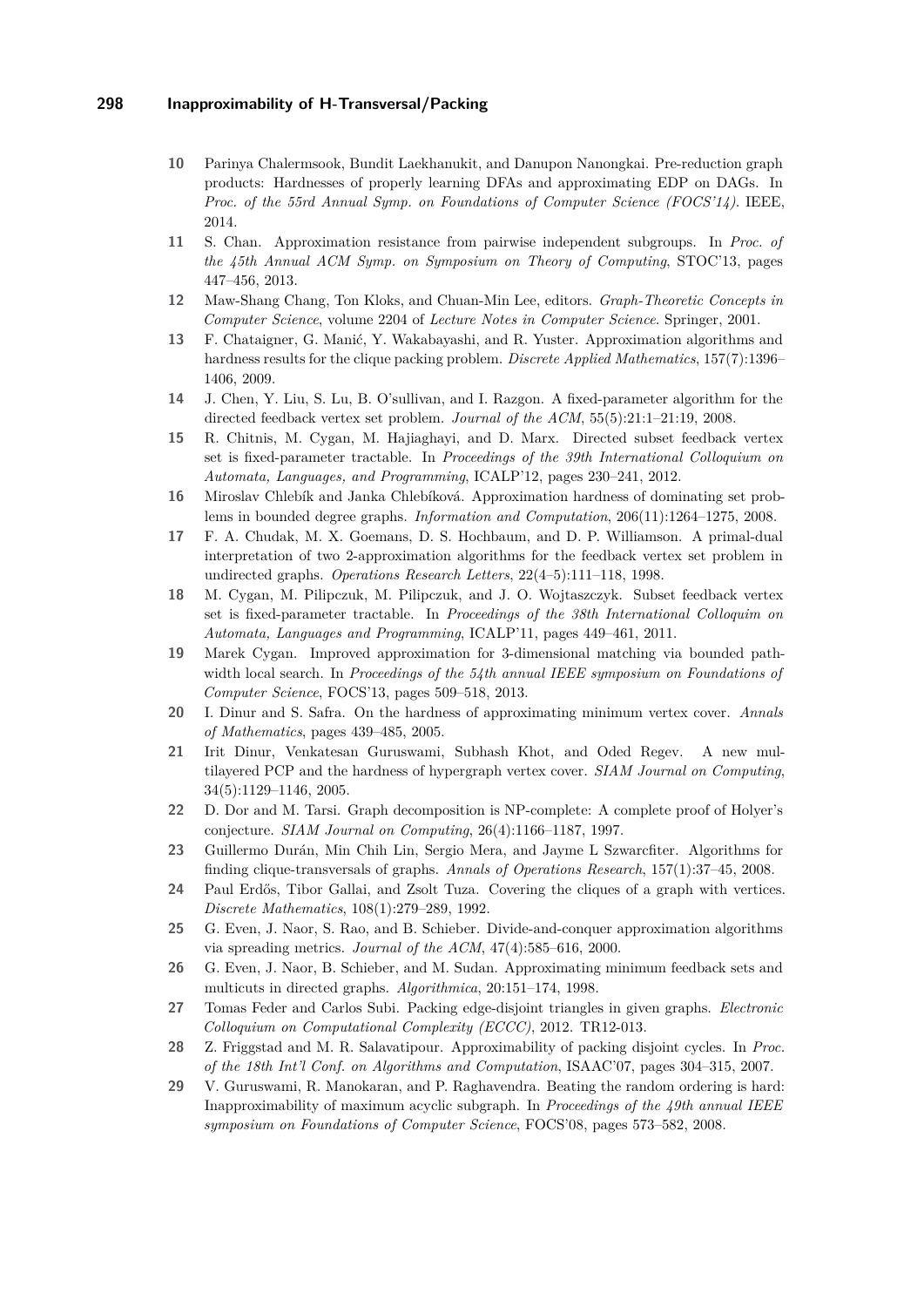- <span id="page-15-3"></span>**30** Venkatesan Guruswami and Euiwoong Lee. Inapproximability of feedback vertex set for bounded length cycles. *Electronic Colloquium on Computational Complexity (ECCC)*, TR 14-006, 2014.
- <span id="page-15-9"></span>**31** Venkatesan Guruswami and Euiwoong Lee. Inapproximability of H-transversal/matching. *arXiv preprint arXiv:1506.06302*, 2015.
- <span id="page-15-15"></span>**32** Venkatesan Guruswami and C. Pandu Rangan. Algorithmic aspects of clique-transversal and clique-independent sets. *Discrete Applied Mathematics*, 100(3):183–202, 2000.
- <span id="page-15-18"></span>**33** Venkatesan Guruswami, C. Pandu Rangan, M. S. Chang, G. J. Chang, and C. K. Wong. The K*r*-packing problem. *Computing*, 66(1):79–89, 2001.
- <span id="page-15-0"></span>**34** Elad Hazan, Shmuel Safra, and Oded Schwartz. On the complexity of approximating *k*-set packing. *Computational Complexity*, 15(1):20–39, 2006.
- <span id="page-15-19"></span>**35** P. Hell, S. Klein, L.T. Nogueira, and F. Protti. Packing r-cliques in weighted chordal graphs. *Annals of Operations Research*, 138(1):179–187, 2005.
- <span id="page-15-5"></span>**36** Bart M. P. Jansen and Dániel Marx. Characterizing the easy-to-find subgraphs from the viewpoint of polynomial-time algorithms, kernels, and turing kernels. In *Proceedings of the 26th Annual ACM-SIAM Symposium on Discrete Algorithms*, pages 616–629, 2015.
- <span id="page-15-7"></span>**37** Subhash Khot. On the power of unique 2-prover 1-round games. In *Proceedings of the 34th annual ACM Symposium on Theory of Computing*, STOC'02, pages 767–775, 2002.
- <span id="page-15-2"></span>**38** Subhash Khot and Oded Regev. Vertex cover might be hard to approximate to within  $2-\epsilon$ . *Journal of Computer and System Sciences*, 74(3):335–349, 2008.
- <span id="page-15-1"></span>**39** D. Kirkpatrick and P. Hell. On the complexity of general graph factor problems. *SIAM Journal on Computing*, 12(3):601–609, 1983.
- <span id="page-15-20"></span>**40** Ton Kloks. Packing interval graphs with vertex-disjoint triangles. *arXiv preprint arXiv:1202.1041*, 2012.
- <span id="page-15-10"></span>**41** Guy Kortsarz, Michael Langberg, and Zeev Nutov. Approximating maximum subgraphs without short cycles. *SIAM Journal on Discrete Mathematics*, 24(1):255–269, 2010.
- <span id="page-15-11"></span>**42** M. Krivelevich, Z. Nutov, M. R. Salavatipour, J. V. Yuster, and R. Yuster. Approximation algorithms and hardness results for cycle packing problems. *ACM Transactions on Algorithms*, 3(4), November 2007.
- <span id="page-15-17"></span>**43** Chuan-Min Lee. Weighted maximum-clique transversal sets of graphs. *ISRN Discrete Mathematics*, 2011, 2012.
- <span id="page-15-16"></span>**44** CM Lee, MS Chang, and SC Sheu. The clique transversal and clique independence of distance hereditary graphs. In *Proceedings of the 19th Workshop on Combinatorial Mathematics and Computation Theory, Taiwan*, pages 64–69, 2002.
- <span id="page-15-4"></span>**45** Carsten Lund and Mihalis Yannakakis. The approximation of maximum subgraph problems. In *Automata, Languages and Programming*, volume 700 of *Lecture Notes in Computer Science*, pages 40–51. Springer, 1993.
- <span id="page-15-21"></span>**46** Sridhar Rajagopalan and Vijay V. Vazirani. Primal-dual rnc approximation algorithms for set cover and covering integer programs. *SIAM J. on Computing*, 28(2):525–540, 1998.
- <span id="page-15-12"></span>**47** Dieter Rautenbach and Friedrich Regen. On packing shortest cycles in graphs. *Information Processing Letters*, 109(14):816–821, 2009.
- <span id="page-15-6"></span>**48** P. D. Seymour. Packing directed circuits fractionally. *Combinatorica*, 15(2):281–288, 1995.
- <span id="page-15-14"></span>**49** Erfang Shan, Zuosong Liang, and Liying Kang. Clique-transversal sets and clique-coloring in planar graphs. *European Journal of Combinatorics*, 36:367–376, 2014.
- <span id="page-15-8"></span>**50** Ola Svensson. Hardness of vertex deletion and project scheduling. In *Approximation, Randomization, and Combinatorial Optimization. Algorithms and Techniques*, volume 7408 of *Lecture Notes in Computer Science*, pages 301–312. Springer, 2012.
- <span id="page-15-13"></span>**51** Zsolt Tuza. Covering all cliques of a graph. In S.T. Hedetniemi, editor, *Topics on Domination*, volume 48 of *Annals of Discrete Mathematics*, pages 117–126. Elsevier, 1991.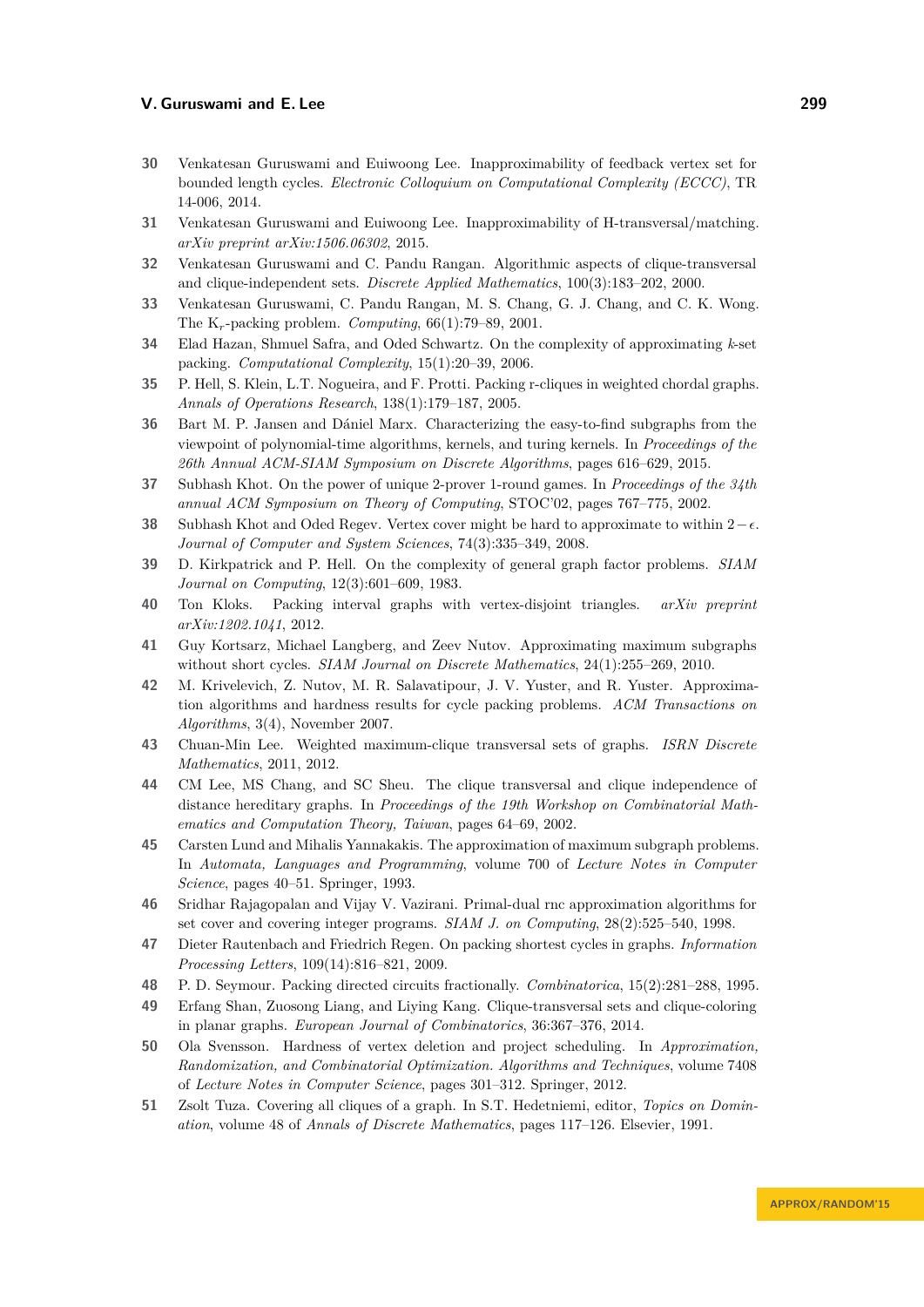- <span id="page-16-1"></span>**52** R. Yuster. Edge-disjoint cliques in graphs with high minimum degree. *SIAM Journal on Discrete Mathematics*, 28(2):893–910, 2014.
- <span id="page-16-2"></span>**53** Raphael Yuster. Combinatorial and computational aspects of graph packing and graph decomposition. *Computer Science Review*, 1(1):12–26, 2007.

# <span id="page-16-0"></span>**A Approximation Algorithm for k-Star Transversal**

In this section, we show that *k*-Star Transversal admits an *O*(log *k*)-approximation algorithm, matching the  $\Omega(\log k)$ -hardness obtained via a simple reduction from Minimum Dominating Set on degree- $(k-1)$  graphs [\[16\]](#page-14-2), and proving Theorem [2.](#page-1-1) Let  $G = (V_G, E_G)$  be the instance of *k*-Star Transversal. This problem has a natural interpretation that it is equivalent to finding the smallest  $F \subseteq V_G$  such that the subgraph induced by  $V_G \setminus F$  has maximum degree at most  $k - 2$ . Our algorithm consists of two phases.

- **1.** Iteratively solve 2-rounds of Sherali-Adams linear programming (LP) hierarchy and put vertices with a large fractional value in the transversal. If this phase terminates with a partial transversal F, the remaining subgraph induced by  $V_G \setminus F$  has small degree (at most 2*k*) and the LP solution to the last iteration is *highly fractional.*
- **2.** We reduce the remaining problem to *Constrained Set Multicover* and use the standard greedy algorithm. While the analysis of the greedy algorithm for Constrained Set Multicover is used as a black-box, low degree of the remaining graph and high fractionality of the LP solution imply that the analysis is almost tight for our problem as well.

# **A.1 Iterative Sherali-Adams**

Given *G*, 2-rounds of Sherali-Adams hierarchy of LP relaxation has variables  ${x_v}_{v \in V_G}$  ${x<sub>u,v</sub>}<sub>u,v\in V<sub>G</sub>}</sub>$ . An integral solution  $y: V<sub>G</sub> \mapsto \{0,1\}$ , where  $y(v) = 1$  indicates that *v* is picked in the transvesal, naturally gives a feasible solution to the hierarchy by  $x_v = y_v, x_{u,v} = y_u y_v$ . Consider the following relaxation for *k*-Star Transversal.

| minimize   | $\sum x_v$<br>$v \in V_G$                                                   |                        |
|------------|-----------------------------------------------------------------------------|------------------------|
| subject to | $0 \leq x_{u,v}, x_v \leq 1$                                                | $\forall u, v \in V_G$ |
|            | $x_{u,v} \leq x_u$                                                          | $\forall u, v \in V_G$ |
|            | $x_u + x_v - x_{u,v} \leq 1$                                                | $\forall u, v \in V_G$ |
|            | $\sum (x_v - x_{u,v}) \geq (\deg(u) - k + 2)(1 - x_u)$<br>$v:(u,v) \in E_G$ | $\forall u \in V_G$    |

The first three constraints are common to any 2-rounds of Sherali-Adams hierarchy, and ensure that for any  $u, v \in V_G$ , the *local distribution* on four assignments  $\alpha : \{u, v\} \mapsto \{0, 1\}$ forms a valid distribution. In other words, the following four numbers are nonnegative and sum to 1:  $Pr[\alpha(u) = \alpha(v) = 1] := x_{u,v}, Pr[\alpha(u) = 0, \alpha(v) = 1] := x_v - x_{u,v}, Pr[\alpha(u) = 0, \alpha(v) = 1]$  $1, \alpha(v) = 0$  :=  $x_u - x_{u,v}$ ,  $Pr[\alpha(u) = \alpha(v) = 0] := 1 - x_u - x_v + x_{u,v}$ .

The last constraint is specific to *k*-Star Transversal, and it is easy to see that it is a valid relaxation: Given a feasible integral solution  $y: V_G \mapsto \{0,1\}$ , the last constraint is vacuously satisfied when  $y_u = x_u = 1$ , and if not, it requires that at least deg(*u*) – *k* + 2 vertices should be picked in the transversal so that there is no copy of *k*-Star in the induced subgraph centered on *u*. The first phase proceeds as the following.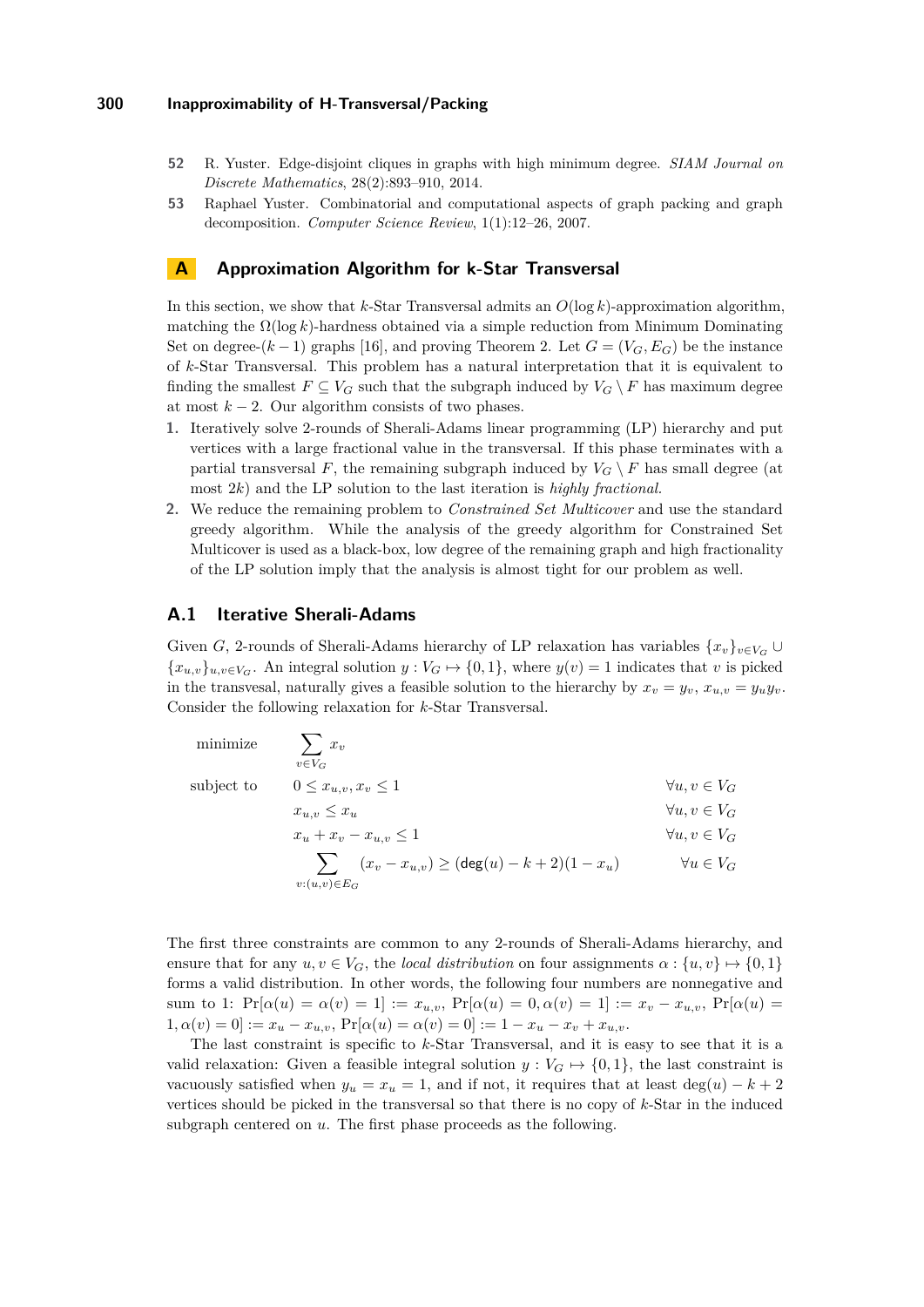- $\blacksquare$  Let *S* ← Ø.
- Repeat the following until the size of  $S$  does not increase in one iteration.
	- Solve the above Sherali-Adams hierarchy for  $V_G \setminus S$  it means to solve the above LP with additional constraints  $x_v = 1$  for all  $v \in S$ , which also implies  $x_{u,v} = x_u$  for  $v \in S, u \in V_G$ . Denote this LP by  $\mathsf{SA}(S)$ .
	- $S \leftarrow \{v : x_v \geq \frac{1}{\alpha}\}\text{, where } \alpha := 10.$

We need to establish three properties from the first phase:

- The size of *S* is close to that of the optimal *k*-Star Transversal.
- Maximum degree of the subgraph induced by  $V_G \setminus S$  is small.  $\sim$
- The remaining solution has small fractional values  $x_v < \frac{1}{\alpha}$  for all  $v \in V_G \setminus S$ .  $\mathbf{r}$

The final property is satisfied by the procedure. The following two lemmas establish the other two properties.

I **Lemma 12.** *Let* Frac *be the optimal value of* SA(∅)*. When the above procedure terminates,*  $|S| \leq \alpha$  Frac.

**Proof.** Assume that the above loop iterated *l* times, and for  $i = 0, ..., l$ , let  $S_i$  be *S* after the *i*th loop such that  $S_0 = \emptyset, ..., S_l = S$ . We use induction from the last iteration. Let Frac<sub>*i*</sub> be the optimal fractional solution to  $\mathsf{SA}(S_i)$  minus  $|S_i|$  such that  $\mathsf{Frac} = \mathsf{Frac}_0$ .

We first establish  $|S_l| - |S_{l-1}| \leq \alpha$  Frac<sub>*l*-1</sub>. This is easy to see because, when *x* is the optimal fraction solution to  $SA(S_{l-1})$ ,

$$
|S_l| - |S_{l-1}| = |\{v \notin S_{l-1} : x_v \ge \frac{1}{\alpha}\}| \le \alpha \operatorname{Frac}_{l-1}.
$$

For  $i = l - 2, l - 1, ..., 0$ , we show that  $|S_l| - |S_i| \leq \alpha$  Frac<sub>*i*</sub>. Let *x* be the optimal fraction solution to  $\mathsf{SA}(S_i)$ , and  $x'$  be the solution obtained by *partially rounding*  $x$  in the following way.

 $x'_v = 1$  if  $v \in S_i$ . Otherwise,  $x'_v = x_v$ .

 $x'_{u,v} = x'_u$  ( $v \in S_i$ ),  $x'_v$  ( $u \in S_i$ ), or  $x_{u,v}$  otherwise.

It is easy to check that it is a feasible solution to  $\mathsf{SA}(S_{i+1})$  (intuitively, *rounding up* only helps feasibility), so its value is

$$
|S_i| + \sum_{v \notin S_i, x_v < \frac{1}{\alpha}} x_v \ge |S_i| + \text{Frac}_{i+1},
$$

which implies

$$
\text{Frac}_{i} = \sum_{v \notin S_i, x_v \ge \frac{1}{\alpha}} x_v + \sum_{v \notin S_i, x_v < \frac{1}{\alpha}} x_v \ge \frac{1}{\alpha} (|S_{i+1}| - |S_i|) + \text{Frac}_{i+1}.
$$

Finally, we have

$$
|S_{l}| - |S_{i}|
$$
  
= (|S\_{l}| - |S\_{i+1}|) + (|S\_{i+1}| - |S\_{i}|)  

$$
\leq \alpha \operatorname{Frac}_{i+1} + (|S_{i+1}| - |S_{i}|)
$$
  

$$
\leq \alpha \operatorname{Frac}_{i},
$$

where the first inequality follows from the induction hypothesis. This completes the induction.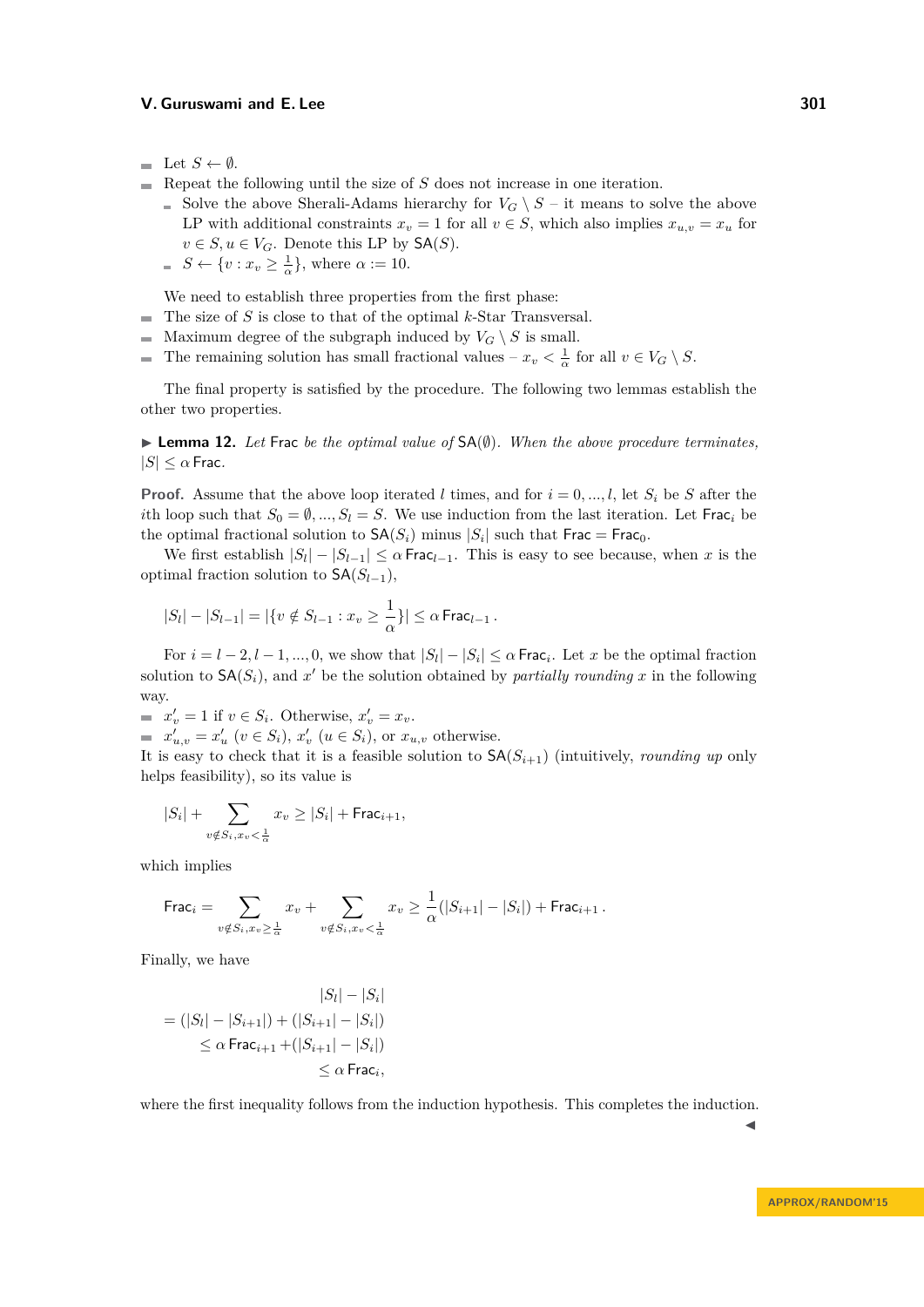$\triangleright$  **Lemma 13.** After the termination, every vertex has degree at most 2*k* in the subgraph *induced by*  $V_G \setminus S$ *.* 

**Proof.** We prove that at least one vertex is added to *S* if the subgraph induced by  $V_G \setminus S$ has a vertex of degree more than  $2k$ . Fix one such iteration, and let  $S_1$  and  $S_2$  be *S* before and after the iteration respectively. Let *G'* be the subgraph of *G* induced by  $V_G \setminus S_1$ . If the subgraph induced by  $V_G \setminus S_2$  does not have any vertex with degree more than 2*k*, we are done. Otherwise, fix one such vertex  $u \in V_G \setminus S_2$ . Note that the degree of *u* in G<sup>*i*</sup> is also more than 2*k*.

We show that at least one neighbor *v* of *u* satisfies  $v \notin S_1$  but  $v \in S_2$ . Let *x* be the optimal fractional solution to  $SA(S_1)$  and consider the following constraint for *u*.

$$
\sum_{v:(u,v)\in E_G} (x_v - x_{u,v}) \geq (\deg(u) - k + 2)(1 - x_u).
$$

Let  $\mathsf{Nbr}(u)$  and  $\mathsf{Nbr}'(u)$  be the set of neighbors of *u* in *G* and *G*<sup> $\prime$ </sup> respectively, and  $\mathsf{deg}'(u)$  $|\text{Nbr}'(u)|$ . Note that  $\text{Nbr}'(u) = \text{Nbr}(u) \setminus S_1$ , and for  $v \in \text{Nbr}(u) \cap S_1$ ,  $x_v = 1$  and  $x_{u,v} = x_u$ . Therefore, the above constraint is equivalent to

$$
\sum_{v:\text{Nbr}(u)\cap S_1}(1-x_u)+\sum_{v:\text{Nbr}'(u)}(x_v-x_{u,v})\geq (\deg(u)-k+2)(1-x_u)\\ \Leftrightarrow \sum_{v:\text{Nbr}'(u)}(x_v-x_{u,v})\geq (\deg'(u)-k+2)(1-x_u).
$$

The fact that  $u \notin S_2$  implies that  $x_u < \frac{1}{\alpha}$ , which implies

$$
\begin{aligned} &\sum_{v\in \mathsf{Nbr}'(u)} x_v \\ &\geq \sum_{v\in \mathsf{Nbr}'(u)} (x_v-x_{u,v}) \geq (1-\frac{1}{\alpha})(\mathsf{deg}'(u)-k)= \end{aligned} \qquad (1-\frac{1}{\alpha})\mathsf{deg}'(u)(1-\frac{k}{\mathsf{deg}'(u)}).
$$

Therefore, there is one  $v \in \text{Nbr}'(u)$  with  $x_v \geq (1 - \frac{1}{\alpha})(1 - \frac{k}{\text{deg}'(u)}) \geq \frac{9}{10} \cdot \frac{1}{2} > \frac{1}{\alpha}$ . *v* satisfies  $v \notin S_1$  but  $v \in S_2$ .

# **A.2 Constrained Set Multicover**

The first phase returns a set *S* whose size is at most *α* times the optimal solution and the subgraph induced by  $V_G \setminus S$  has maximum degree at most 2k. As above, let G' be the subgraph induced by  $V_G \setminus S$ ,  $\mathsf{Nbr}(u)$ ,  $\mathsf{Nbr}'(u)$  be the neighbors of *u* in *G* and *G*<sup>*n*</sup> respectively, and  $deg(u) = |\text{Nbr}(u)|$ ,  $deg'(u) = |\text{Nbr}'(u)|$ . The remaining task is to find a small subset  $F \subseteq V_G \setminus S$  such that the subgraph of *G*<sup> $\prime$ </sup> (and *G*) induced by  $V_G \setminus (S \cup F)$  has no vertex of degree at least *k* − 1. We reduce the remaining problem to the *Constrained Set Multicover* problem defined below.

**Definition 14.** Given an set system  $U = \{e_1, ..., e_n\}$ , a collection of subsets  $C =$  ${C_1, ..., C_m}$ , and a positive integer  $r_e$  for each  $e \in U$ , the Constrained Set Multicover problem asks to find the smallest subcollection (each set must be used at most once) such that each element  $e$  is covered by at least  $r_e$  times.

Probably the most natural greedy algorithm does the following:

Pick a set  $C$  with the largest cardinality (ties broken arbitrarily).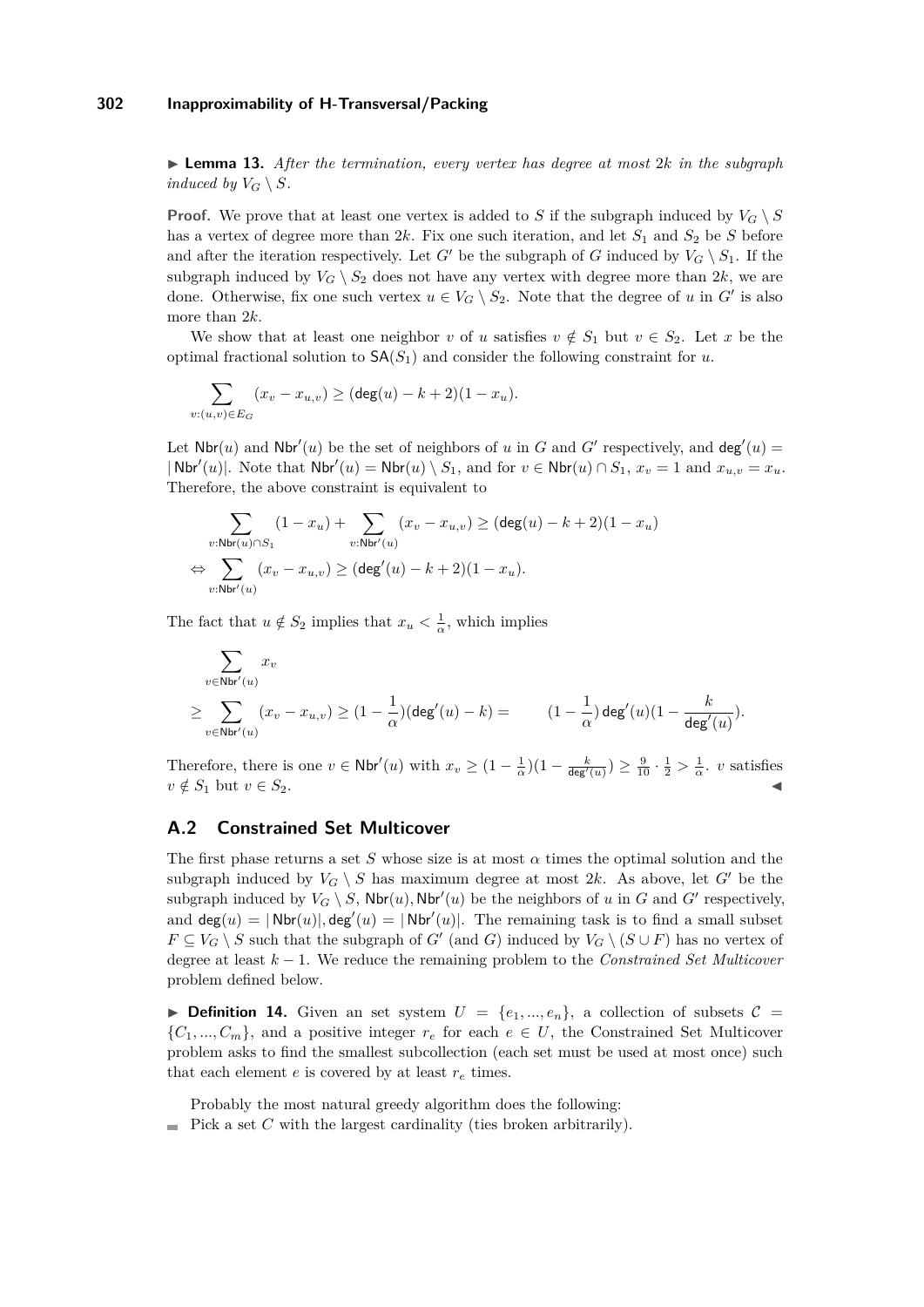■ Set  $r_e \leftarrow r_e - 1$  for  $e \in C$ . If  $r_e = 0$ , remove it from *U*. For each  $C \in \mathcal{C}$ , let  $C \leftarrow C \cap U$ . Repeat while  $U$  is nonempty.

Constrained Set Cover has the following standard LP relaxation, and Rajagopalan and Vazirani [\[46\]](#page-15-21) showed that the greedy algorithm gives an integral solution whose value is at most *H<sup>d</sup>* (i.e. the *d*th harmonic number) times the optimal solution to the LP, where *d* is the maximum set size.

 $\operatorname{minimize}$ *C*∈C *zC*  $\mathop{\mathrm{subject}}$  to *C*:*e*∈*C*  $z_C \geq r_e$  *e*  $\in U$  $0 \leq z_C \leq 1$  *C*  $\in \mathcal{C}$ 

Our remaining problem,  $k$ -Star Transversal on  $G'$ , can be thought as an instance of Constrained Set Cover in the following way:  $U := \{u \in V_G \setminus S : \deg'(u) \geq k - 1\}$  with  $r_u := \deg'(u) - k + 2$ , and for each  $v \in V_G \setminus S$ , add  $Nbr'(v) \cap U$  to C. Intuitively, this formulation requires at least *r<sup>u</sup>* neighbors be picked in the transversal whether *u* is picked or not. This is not a valid reduction because the optimal solution of the above formulation can be much more than the optimal solution of our problem. However, at least one direction is clear (any feasible solution to the above formulation is feasible for our problem), and it suffices to show that the above LP admits a solution whose value is close to the optimum of our problem. The LP relaxation of the above special case of Constrained Set Cover is the following:

minimize  
\nsubject to  
\n
$$
\sum_{v \in V_G \setminus S} z_v
$$
\n
$$
\sum_{v:v \in \text{Nbr}'(u)} z_v \ge \deg'(u) - k + 2 \qquad u \in U
$$
\n
$$
0 \le z_v \le 1 \qquad v \in V_G \setminus S
$$

Consider the last iteration of the first phase where we solved  $SA(S)$ . Let *x* be the optimal solution to  $\mathsf{SA}(S)$  and  $\mathsf{Frac} := \sum_{v} x_v - |S|$ . Note that  $x_v < \frac{1}{\alpha}$  when  $v \notin S$ . Define  $\{y_v\}_{v \in V \setminus S}$ such that  $y_v := 2x_v$ .

**Lemma 15.**  $\{y_v\}$  *is a feasible solution to the above LP for Constrained Set Cover.* 

**Proof.** By construction  $0 \leq y_v < \frac{2}{\alpha}$ , so it suffices to check for each  $u \in U$ ,

$$
\sum_{v:v \in \mathsf{Nbr}'(u)} y_v \geq \deg'(u) - k + 2.
$$

Fix  $u \in U$ . Recall that Sherali-Adams constraints on x imply that

$$
\sum_{v:\text{Nbr}'(u)} (x_v - x_{u,v}) \ge (\deg'(u) - k + 2)(1 - x_u)
$$
  
\n
$$
\Rightarrow \sum_{v:\text{Nbr}'(u)} x_v \ge (\deg'(u) - k + 2)(1 - x_u)
$$
  
\n
$$
\Rightarrow \sum_{v:\text{Nbr}'(u)} 2x_v \ge \deg'(u) - k + 2,
$$

where the last line follows from the fact that  $1 - \frac{1}{\alpha} > \frac{1}{2}$ 

. John Paris, John Paris, John Paris, John Paris, John Paris, John Paris, John Paris, John Paris, John Paris,